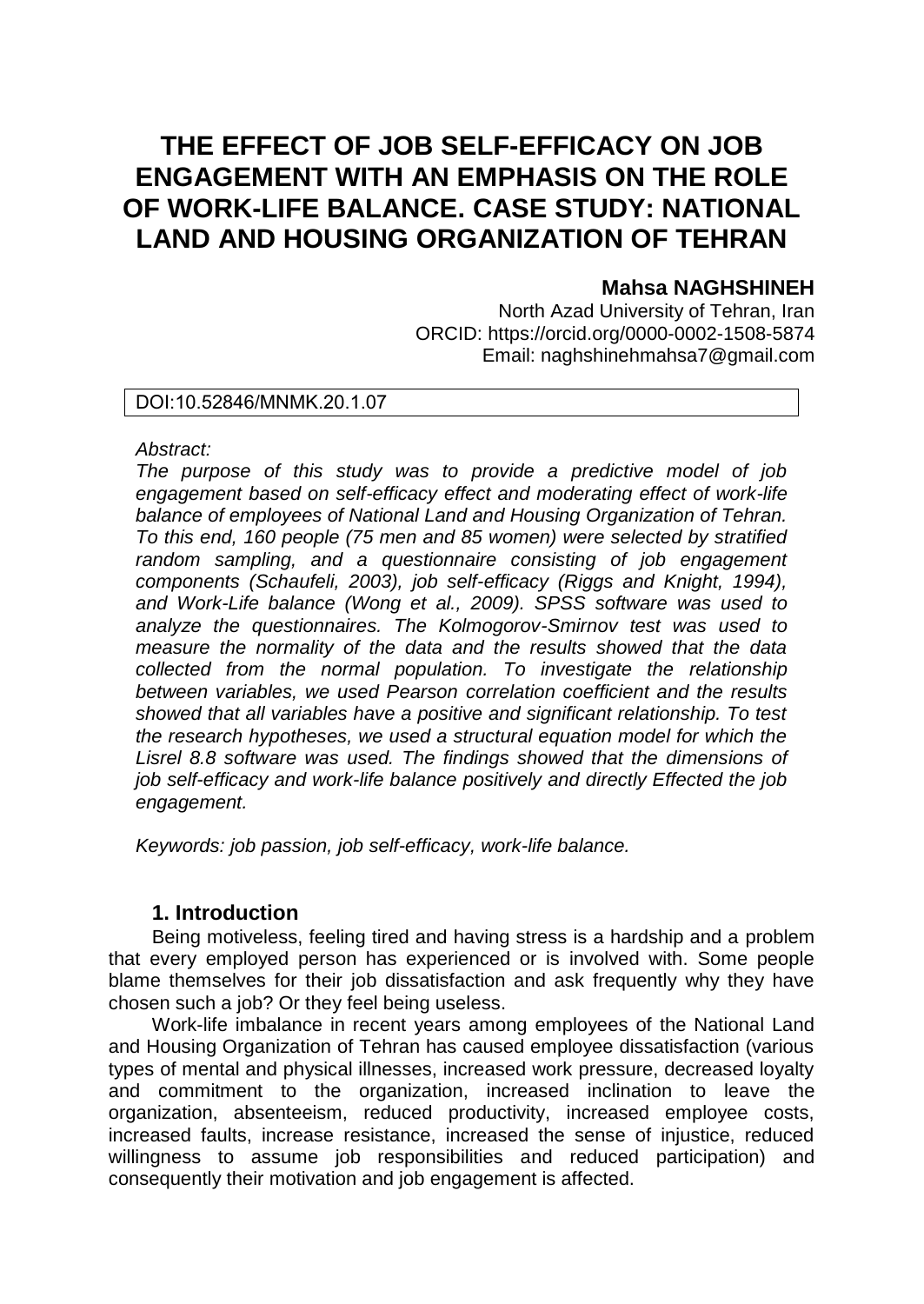Job engagement is one of the positive psychology concepts in the field of occupation, and is in fact, the most prominent organizational positive concept, especially among organizational advisers. Job Engagement of Employees is one of the five criteria recognized by the American Psychological Association for the Annual Workplace Health Award. On the other hand, it has been reported that today, in many organizations, the engagement of employees is decreased (Gutierrez, 2014).

Organizations must pay special attention to the important and positive components of work engagement to maintain their knowledgeable, valuable and talented employees. Work engagement is an important and positive factor of employee health. The key issue for organizations is how to increase their employee's level of engagement. Creating a engagement for work creates a coherence and unity among the employees of the organization, which means achieving the desired results for the individuals and organization. These results for employees include: positive attitudes related to the job, the lower possibility of job burnout, desirable performance, acquisition of occupational resources and human resources, especially self-efficacy, all of which directly or indirectly benefits the organization itself. The work engagement is important because work and occupation are a widespread and influential part of welfare, which affects not only the quality of life of individuals but their mental and physical well-being. Most people are forced to work for a living, which makes it a compulsory job rather than a choice; however, despite the lack of apparent selection, the experiences of people are very different according to their work. On one hand some of them mentioned their work as a grind and repetitive process, and on the other hand, some of them mentioned their work as an individual identity (Pourabbas, 2008).

One of the factors that can affect job engagement is the issue of job selfefficacy. Many researchers have examined the effect of self-efficacy on job engagement, including: Mirheydari (2013), Chen et al (2017), and Mahler et al. (2017).

Self-efficacy is one of the most important determinants of the activities we are choosing and also determines the intensity that we make of our actions (Hergenhan & Elson, 2007). The self-efficacy is derived from Albert Bandura's cognitive theory which refers to one's beliefs or judgments of his ability to perform duties and responsibilities. The expectation of self-efficacy determines how far the effort of individuals continues and how much they can resist in the face of obstacles and problems. Anyway, the more self-efficacy expectation is, the more active the efforts are (Bandura, 1996).

Another factor affecting job engagement is the balance of work life, also, many researchers have examined the impact of work life balance on job engagement, including: Mansouri (2016), Alipour Birghani et al. (2015), Kurt (2016) and Shankar & Bhatnagar (2010).

The balance of work and life leads to a better understanding of the non-work aspects of life and family and allows linking between these two areas (work and life). While there is no comprehensive definition of work-life balance, it can be interpreted as a "link between time and space of occupational and nonoccupational, institutional and cultural, in societies in which income is mainly gain through the labor market" which means the relationship between job and other areas of life. Clark offers a more definite definition of work-life balance: "Good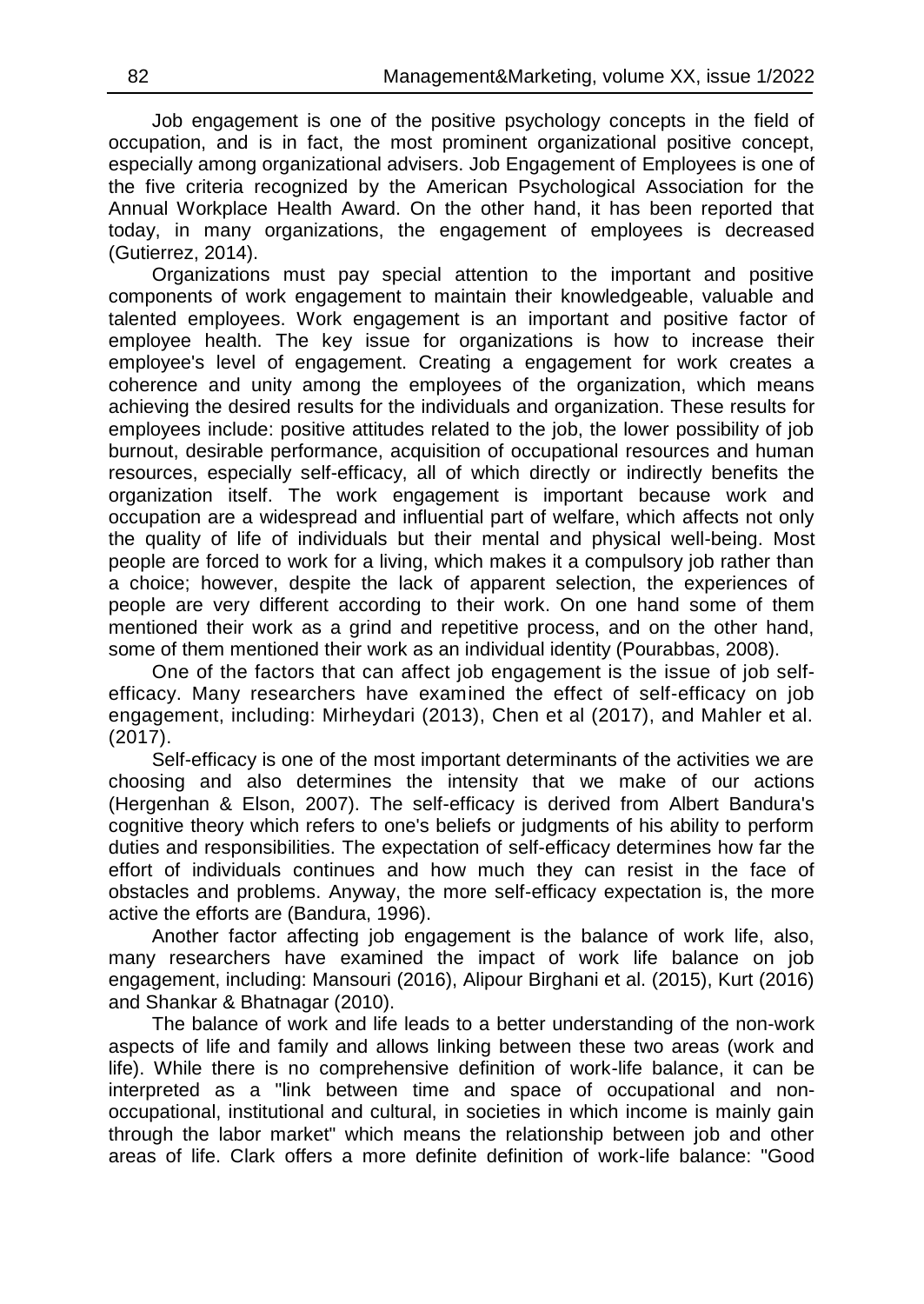satisfaction and performance at work and at home, with minimal conflict of roles" (Gurney, 2010).

According to what stated, this research seeks to answer this question:

Is work-life balance and job self-efficacy have a positive and significant effect on employees' Job passion?

Job engagement is a concept that has a positive relationship with positive consequences such as job performance, strengthening organizational civic behaviors and job satisfaction and on the contrary having a negative relationship with the intention to leave a job (Na'ami & Piryaei, 2011). Employee engagement is a degree of utilization of emotional, cognitive and physical resources of a person for performing work roles (Thomas & Zhu, 2011). Although many organizations are trying to implement programs that keep their employees productive and committed, but at all times, the employee's engagement is low. According to a survey conducted by the American Association for Human Resources Management, 99% of human resource executives expect that employee engagement will continue as a strategic challenge (Cross et al., 2012). Studies have found a positive relationship between employee engagement and organizational performance as follows: employee retention, productivity, profitability, customer loyalty (Markos& Sandhya, 2010). Because engaged employees understand the value of the customer's positive experience and show more commitment to present higher quality of products and services (Siddhanta& Roy, 2010).

The employee's engagement for contemporary organizations is critical in the face of many challenges. Organizations can gain competitive advantage through job engagement (Gruman & Saks, 2011). The employees' engagement enables organizations to innovate and compete (Welch, 2012). The employees who are engage to work have an enjoyable, effective and active connection with their work (Zhou & Thomas, 2011). An angaged employee is the one who is involved with his work and is interested in it. The engaged employees are keen on their work, they provide innovation and feel that they are contributing to the movement of their organization. Workers with engagement for work tend to work hard with a positive mental state by which they can do a lot of work in the work environment (Pirhayati et al., 2013).

Increasing organizational engagement has significant effects on the positive parameters of human resources such as job satisfaction, increased work incentives, mental health in the workplace, more happiness and less stress. At the same time, it can improve the efficiency of an organization.

In order to provide an appropriate model for predicting the job engagement of the employees of the National Land and Housing Organization of Tehran, a wide range of studies was examined in terms of theoretical and empirical background. Overall, a review of the literature showed that with a systematic look, the components of job self-efficacy and work-life balance can be used to predict the job engagement of the employees of the National Land and Housing Organization of Tehran.

Therefore, in the present study, we seek to examine the following hypotheses:

1- Evaluation of the effectiveness of work-life balance on job engagement among the employees of the National Land and Housing Organization of Tehran.

2- Evaluation of the effectiveness of job self-efficacy on job engagement of the employees of the National Land and Housing Organization of Tehran.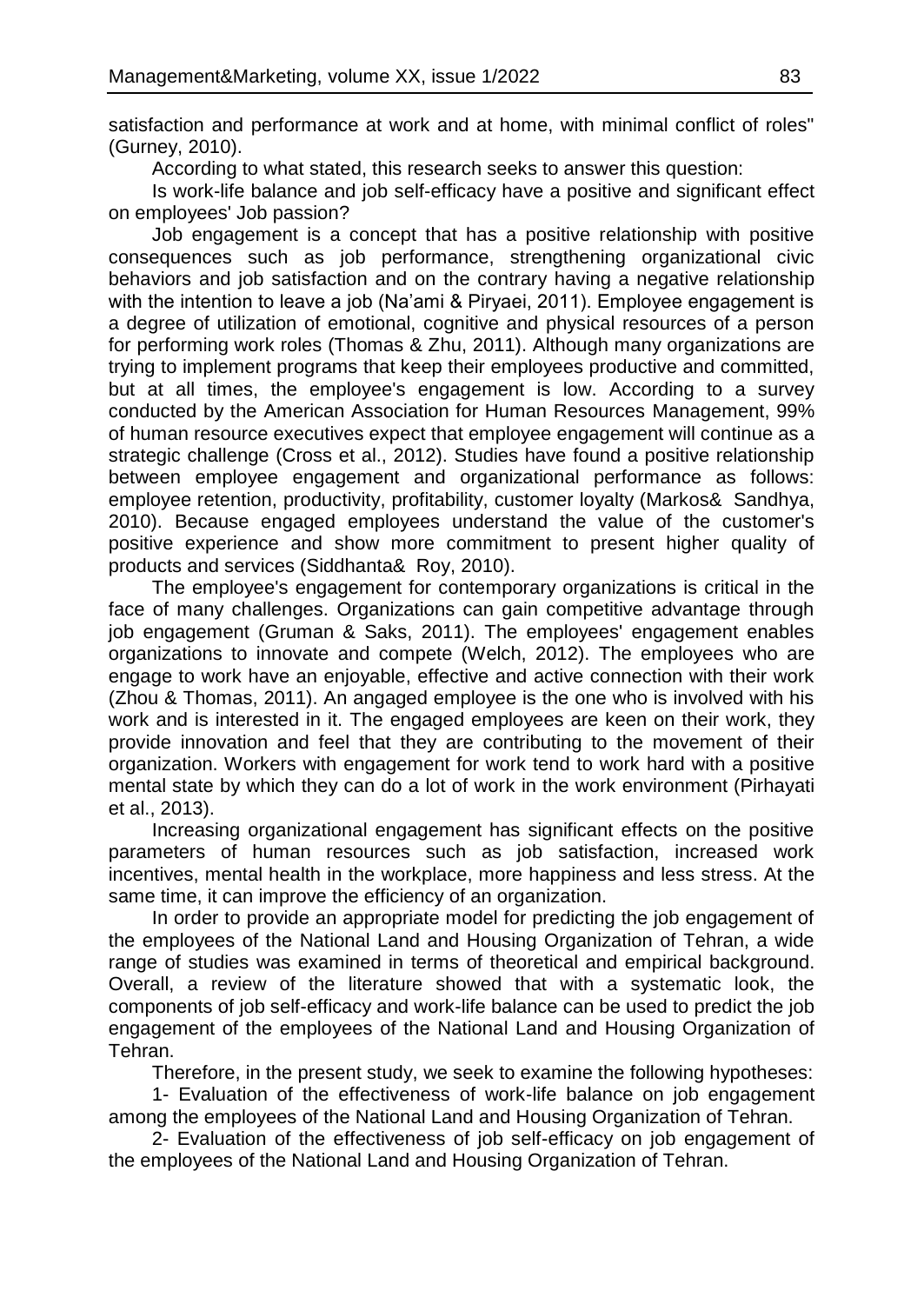

**Figure 1. Research Conceptual Model**  *Source: Chen et al., 2017*

### **2. Literature Review**

### *2.1 Job self-efficacy*

Self-efficacy is considered as one of the cognitive processes through which we develop many social behaviors and personal characteristics. Whether or not people will test or cope with difficult situations is a function of their confidence in their effectiveness. People are afraid of threatening situations that they believe they cannot cope with and avoid them, while they act decisively when they find themselves able to cope successfully with situations. (Bandura,1996).

Self-efficacy is a constructive ability by which human cognitive, social, emotional and behavioral skills are effectively organized to achieve various goals. According to him, having previous knowledge, skills and achievements of people are not good predictors of future performance, but human belief in their ability to do them affects how they perform. There is a clear difference between having different skills and being able to combine them in appropriate ways to perform tasks in different situations (Bandura, 1997).

 Thus, Bandura introduced self-efficacy in his social cognitive theory as a central concept that refers to the perception of the ability to perform an action that is desired (Morris, 2002). In Bandura (1997), self-efficacy refers to the feeling of worthiness and adequacy to cope with life, and is in fact a strong belief that we evaluate our abilities based on various information sources. Self-efficacy means that one thinks that one is able to organize phenomena and events to achieve the desired situation with appropriate behavior and actions (Jain & Dawson, 2009).

Self-efficacy refers to the depth of our confidence in our personal performance. People may find it more difficult to imagine problems if they find themselves incapable in a variety of situations. Prove that he is incompetent, incompetent and passive. This causes the person to avoid problematic situations or reduce the effort to solve it, thus creating a vicious circle that always continues (Najarian, 2000). (Courage quoted by White, 2013).

 Piaget believes that self-efficacy schemas are formed through innumerable internalisations and externalities that occur in rich environments. Self-efficacy through intrinsic motivation causes a person to spontaneously strive in the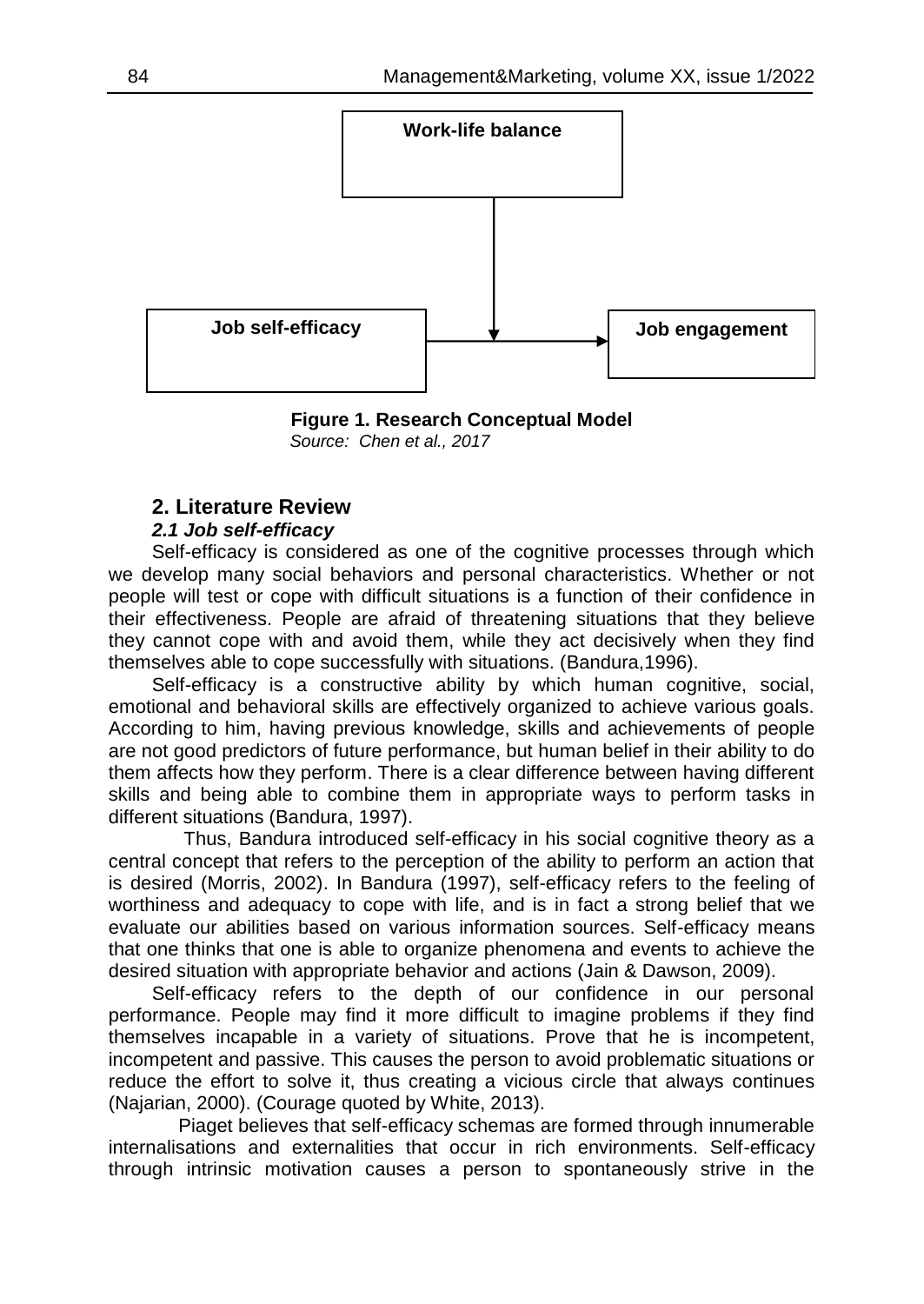environment and achieve his / her efficiency beliefs. Nature is like an invisible teacher that makes a person lively to reveal his various capacities in various stages of transformation (Abbasian fard et al., 2010).

#### *2.2 Work-life balance*

In the last two decades, the issue of work-life balance has been one of the most important issues and concerns of political, professional and media leaders. Since the mid-1980s, human resource management approaches have shifted their focus from organizational to human resources (Maxwell, 2005). Due to these changes, the type of issues and needs of employees and families (such as: flexible labor demand and public support for the care of children and young people, etc.) has also changed. Therefore, the need to pay attention to this seems obvious (Saffarnia & Saleh Hosseini, 2013). As mentioned, the importance and interest in the issue of work-life balance is increasing. Today, work-life balance is the focus of a wide range of disciplines from psychology to sociology and from human resource management to organizational behavior. The reason for this great interest is due to the fact that all people have problems in work-life balance (Ramadan et al., 2008).

There are several definitions of work-life balance, each with its own specific aspects. Hee Kyung (2014) defines work-life balance as satisfaction and good performance, both at work and at home, with little conflict in the maps. Kirkmeier (2000) defines a balanced life as: Having a satisfying life in all areas in which individuals must distribute their personal resources, such as energy, time, and commitment, appropriately across all areas (Asadi et al., 2017).

Fern (2003) described work-life balance as "low levels of role-play conflict and high levels of role-playing facilitation." Clark (1997) also defined work-life balance as "satisfaction and good performance in work and family, with minimal role conflict." In contrast to work-life balance, there is a term called work-life imbalance. This imbalance is defined as the knowledge of the conflicting forces between the fields of work and life (Jafarinia & Ghasemi, 2011).

Factors determining work-life imbalance:

1. Type of occupation: Doxbury & Higgins (Doxbury & Higgins, 2001) divide the form of employment into two general categories, professional and nonprofessional.

Characteristics of professional jobs such as engineering, accounting, etc. are flexibility and personal control over doing work. On the other hand, employees who work in non-professional jobs such as delivery, assistant, production line, etc. have little flexibility and control over their work.

2. Gender: In past centuries, in most societies, work-life responsibilities were separated through gender, where men were responsible for household chores and women were in charge of family affairs. The traditional division of labor has changed over time. Thus, men and women in the workplace face the additional pressures of multiple plans and encounter different demands in their lives (Korabik, 2008).

3. Gender Perception: Although the language of work-life balance programs is equal and anti-discrimination, there is a perception that these policies are for women only. By reviewing men's use of work-life balance programs, it can be seen that the barriers to their use stem from three main sources.

4. Spouse and family: A spouse can affect an employee's work-life imbalance in a variety of ways. Commitment, work role conflict, and spouse's career success can also be important sources of work-life imbalances. In other words, a supportive spouse can act as a barrier to work-life imbalances and minimize its negative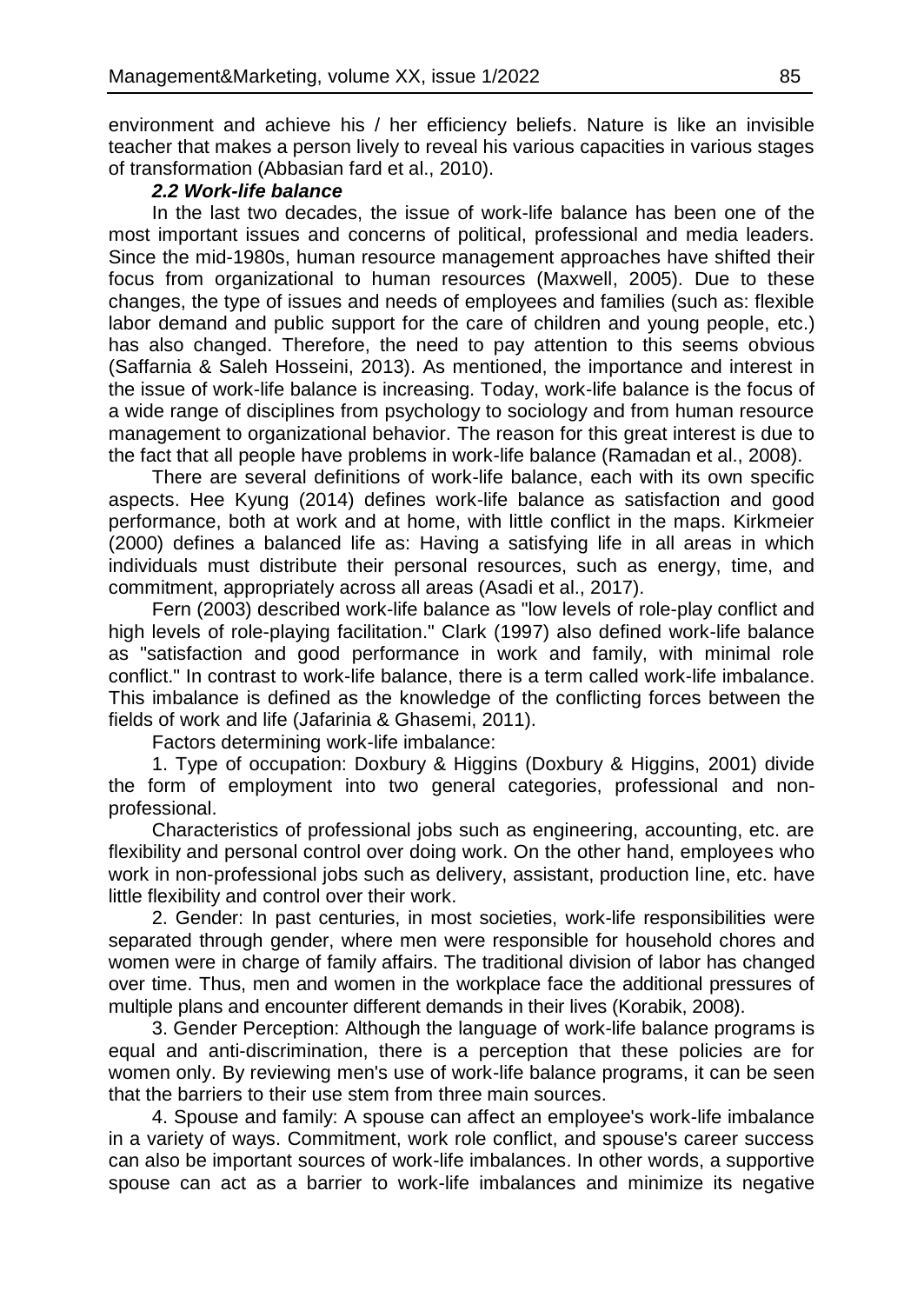effects. Women who perceive high levels of support also have higher levels of satisfaction (Roxborg, 1999).

5. Ambiguity, imbalance and role weight: role ambiguity, role imbalance and role burden are the main sources of work-life imbalance because they are sources of stress and job-life tensions. Carlson conducted a number of studies in 1999 that showed an increase in work-life imbalances through ambiguity and role imbalances. Role ambiguity occurs when an employee is unsure about the type of behavior in different situations, also the ambiguity of family pressures has a significant effect on work-life imbalance (Carlson, 1999).

6. Job stress: Undeniable reasons indicate the fact that stress has negative and irreparable effects on physical and mental health and how to do work, which is costly for the individual or organization. For this reason, the discussion of stress in the management of organizational behavior has a special importance and place. According to Stanton et al. (2001), job stress can be defined as an individual perception of the work environment, threats or job demands, or an unpleasant personal experience in the workplace.

7. Management Support: It makes sense to assume that exposing women to work and family stressors and that they need more time requires more organizational support. Support can mitigate the effects of work-life imbalances on people's lives. Support can be social or emotional. Emotional social support helps people overcome emotionally imbalances between work and life.

8. Employee support: Another factor that is involved in balancing the life and work of employees is employee support. According to some researchers, the attitudes of colleagues is an important factor in using work-life balance programs because with their support and positive attitude, people's desire to use more doubles. But their inappropriate behavior and behavior has caused discouragement and despair, they feel, their colleagues have suffered from them and they are treated like people who have little commitment to the organization (Abedi, 2011).

9. Social and organizational support: Social support is known as one of the most important sources of reducing the negative effects of work-life imbalance and other stressors. Social support is a strong predictor of stress-based imbalance, and the lack of supportive factors reduces the employee's ability to adapt, which in turn increases work-life imbalances, as well as unsupportive work environments with high levels of Work-life imbalances and low levels of family and marital satisfaction are associated (Madsen, 2001).

#### *2.3 Job passion*

Organizations today need energetic and enthusiastic employees. Those who are very passionate about their job. In general, enthusiastic employees are fully absorbed in their job and do their job well (Baker & Liter, 2010). Interest in job motivation grew at the heart of burnout research (Maslash, Shuffle-Walter 2001). In the study of burnout, researchers gradually became interested in its opposite and positive pole, namely job aspiration. After a quarter of a century of studying wear and tear, the logical question was what do we know about the other side of the coin, and in particular, can we find employees who work hard and are deeply involved in their work and drown in it? And if so, what drives them in this direction? Are there factors similar to (of course the opposite) what causes employee burnout? What are the effects of passion? How can it be increased? And finally, what psychological processes are related to this concept? With questions like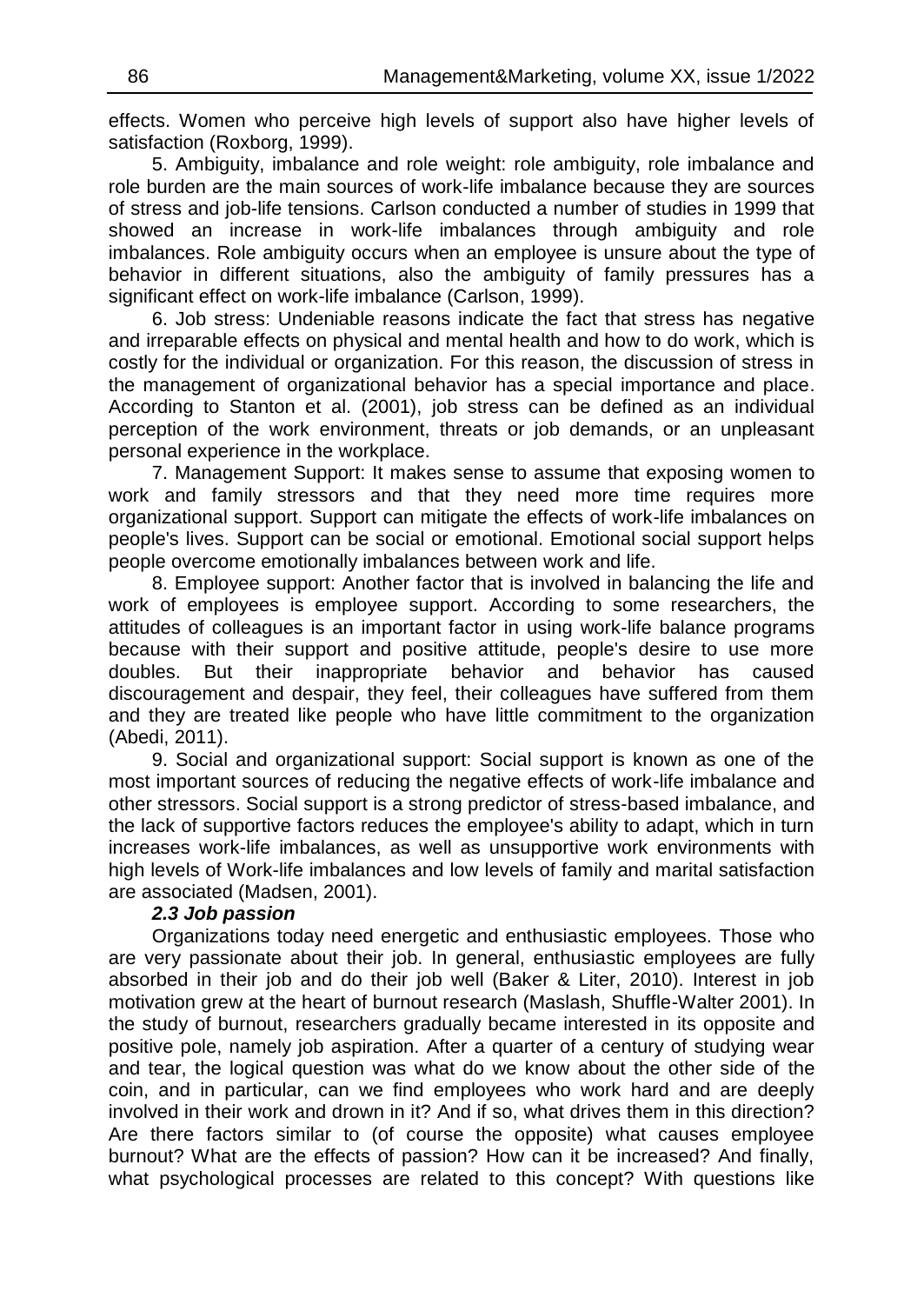these, researchers began to examine the opposite pole more regularly at the turn of the century. And this coincided with the emergence of what the positive psychology movement emphasized. Today's organizations want their employees to be motivated, creative, responsible, and involved in their work, and instead of doing their personal work (duty), employees are expected to be a few steps ahead (Shuffley-Baker, 2003).

Theories of job passion;

Kan theory:

Goffman (1961) was one of the first to use the term acceptance to describe energy investment and the role itself. Job acceptance involves an expressed or accepted attachment to a role and a spontaneous or active desire to play a role, that is, an investment of observable attention and effort (Goffman, 1961).

Using Goffman's view on job acceptance, Kahn (1990) provides a theoretical framework for understanding the timing and reasons for different degrees of investment in the performance of their job role.

Kahn examines situations in which employees expressed themselves individually, that is, form, and used their individuality to show job enthusiasm, as well as work situations in which individuals showed a lack of enthusiasm and withdrew from the individual. They defended. Given that Kahn has provided a definition of passion. Which includes the following concept: simultaneous expression and implementation of the individual's self-reference in tasks that improves the individual's relationship with work and colleagues, individual presence (physical, cognitive and emotional) and active activities (Kahn, 1990).

Conversely, individual lack of enthusiasm means being detached from the role and displaying a lack of physical engagement, cognitive alertness, and emotional investment (Kahn, 1990). These behaviors underlie what researchers call automatic or robotic behavior (Hatch Shield, 1983), burnout (Maslash, 1982), passive and passive behavior (Goffman, 1959, 1961), or lack of effort (Hackman et al. Aldham, 1980) (quoted by Rich, 2006). Kahn cites an example of a lack of enthusiasm for his role in the actions and thoughts of a senior architect who delegates tasks to his subordinates, takes a casual approach to work, and builds empathy or emotional connection with new customers or employees. does not. With regard to this and other cases, Kahn has stated that the desire for personal roles is restored in a dynamic relationship in which the individual invests or does not invest individual energy and excitement in three physical, emotional and cognitive dimensions. He plays his role.

Shuffle Theory:

Job passion is more than a transient, specific emotional state and refers to a contagious and emotional-cognitive stable state that does not focus on a particular subject, event, person, or behavior. Enthusiasm, on the other hand, refers to the current state of mind of the employee. Not to be confused with a personality trait that is a enduring trait (Baker & Shuffley, 2000)

Given this professional fascination is a distinct aspect of job motivation that is not considered as a counterpoint to professional incompetence. Existence of complete fascination in one's work is close to what is called happiness. An optimal experience state characterized by concentration of attention, pure mind (empty brain), mind-body coordination, easy concentration, complete control, lack of selfawareness (or confusion), change of state of time, and inner pleasure (Seixent Mihali, 1990). Thus, joy is usually a more complex concept that includes many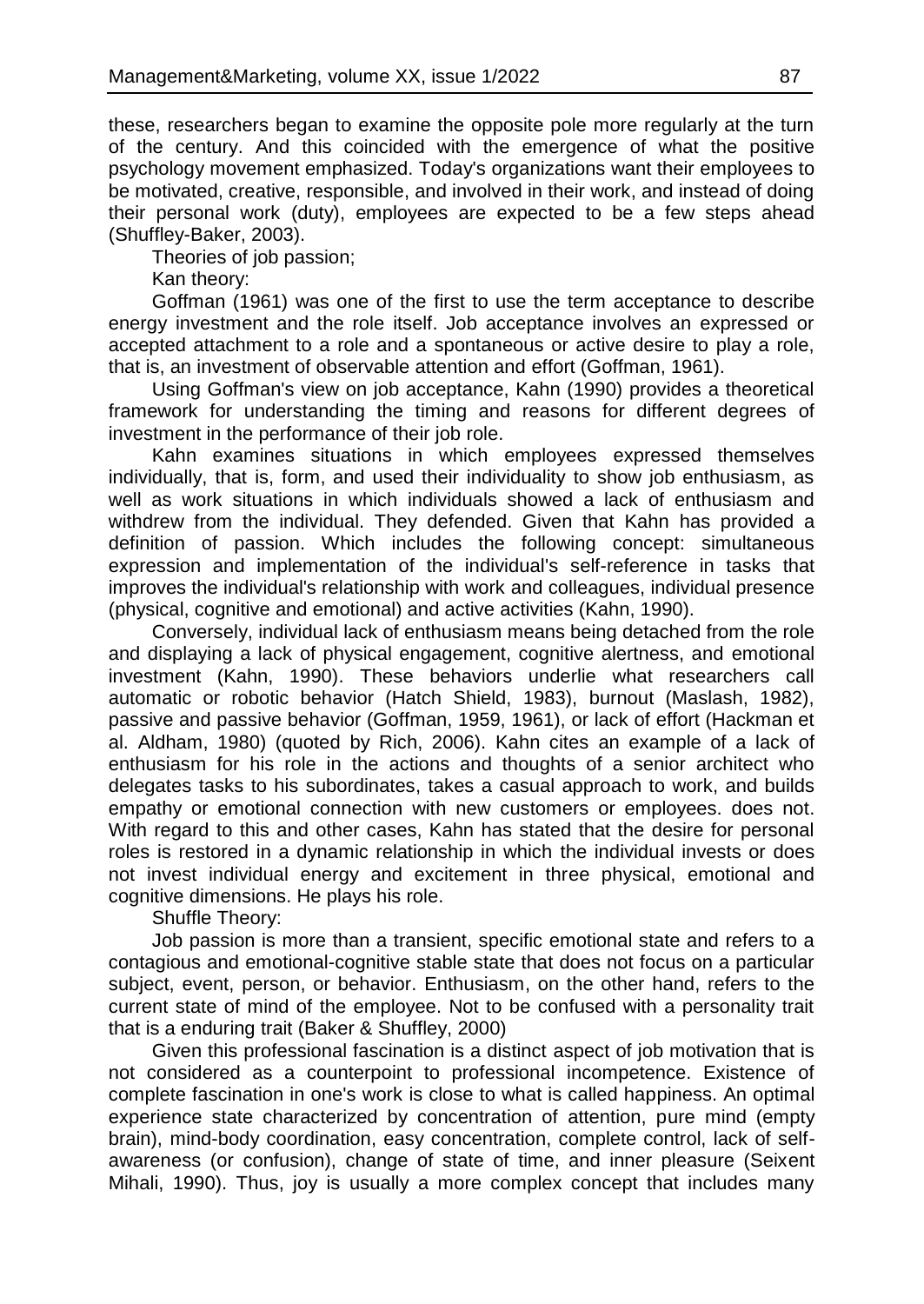aspects and specifically refers to short-term peak experiences that are outside the workplace. Instead, there is a stable and contagious state of mind in job aspiration. More recently, Patterson et al. (2005) have argued that passion, which in their view is more like fascination with meaning and pleasure, forms the basis of happiness. They live their lives with passion. Happiness can be well predicted.

Finally, Harter, Schmidt, & Hayes (2004) define enthusiastic employees in terms of cognitive alertness and emotional connection. By definition, eager employees know what is expected of them, have what it takes to get the job done, have opportunities to feel satisfied and effective in their work, consider themselves part of the organization, and have the chance to be promoted and They make progress at work, Harter et al. (2002) measured the concept of job motivation in a 12-item questionnaire (quoted in Shuffley & Salanova, 2007).

#### *2.4 Reviews*

Safari Soofan & Javanmard (2016) in their study examined the relationship between job enthusiasm and organizational learning in the National Drilling Company of Ahvaz. The results of this study showed that there is a positive and significant relationship between career path self-efficacy and organizational learning and this relationship is also established between career path self-efficacy and organizational learning components.

In their study, Parviz Ahmadi & et al. (2016) examined the effect of individual factors affecting work-life balance on employees' job performance. The results of the study showed that two categories of individual factors affect the job performance of employees and also individual factors of work and individual factors of life affect the work-life balance. Both gender and education have a direct effect on individual factors of life, but among the individual factors of work, only the factor of job stress that affects individual factors of work.

Mansouri (2015) in a study entitled the relationship between quality of work life of employees with the components of job motivation studied by Bank Shahr in Tehran, states that there is a positive and significant relationship between quality of work life and job motivation, and all hypotheses were confirmed.

Alipour & et al. (2014) in a study entitled the relationship between work-life balance and job motivation mediated by nursing stress in nurses of public hospitals in Ahvaz, state that nursing stress mediates the relationship between work-life balance and job desire. Also, discrimination in the workplace, as a source of nursing stress, showed the greatest correlation with job motivation. According to the results of the present study, work-life balance and nursing stress predict only 20% of the variance of nurses' job-desire. Therefore, there are other factors that affect nurses' job motivation.

Chen & et al. (2017) in a study entitled the role of job self-efficacy on job motivation, state that job self-efficacy has a significant effect on job motivation.

Mahler & et al. (2017) in a study entitled the relationship between self-efficacy and job motivation of teachers state that teacher training in universities, attending vocational training courses and self-study provides opportunities for the relationship between self-efficacy and job motivation.

Kurt (2016) in a study entitled the relationship between work-life balance, job motivation and participation in employee development activities: A codified model of mediation, states that work-life balance has a significant effect on job motivation.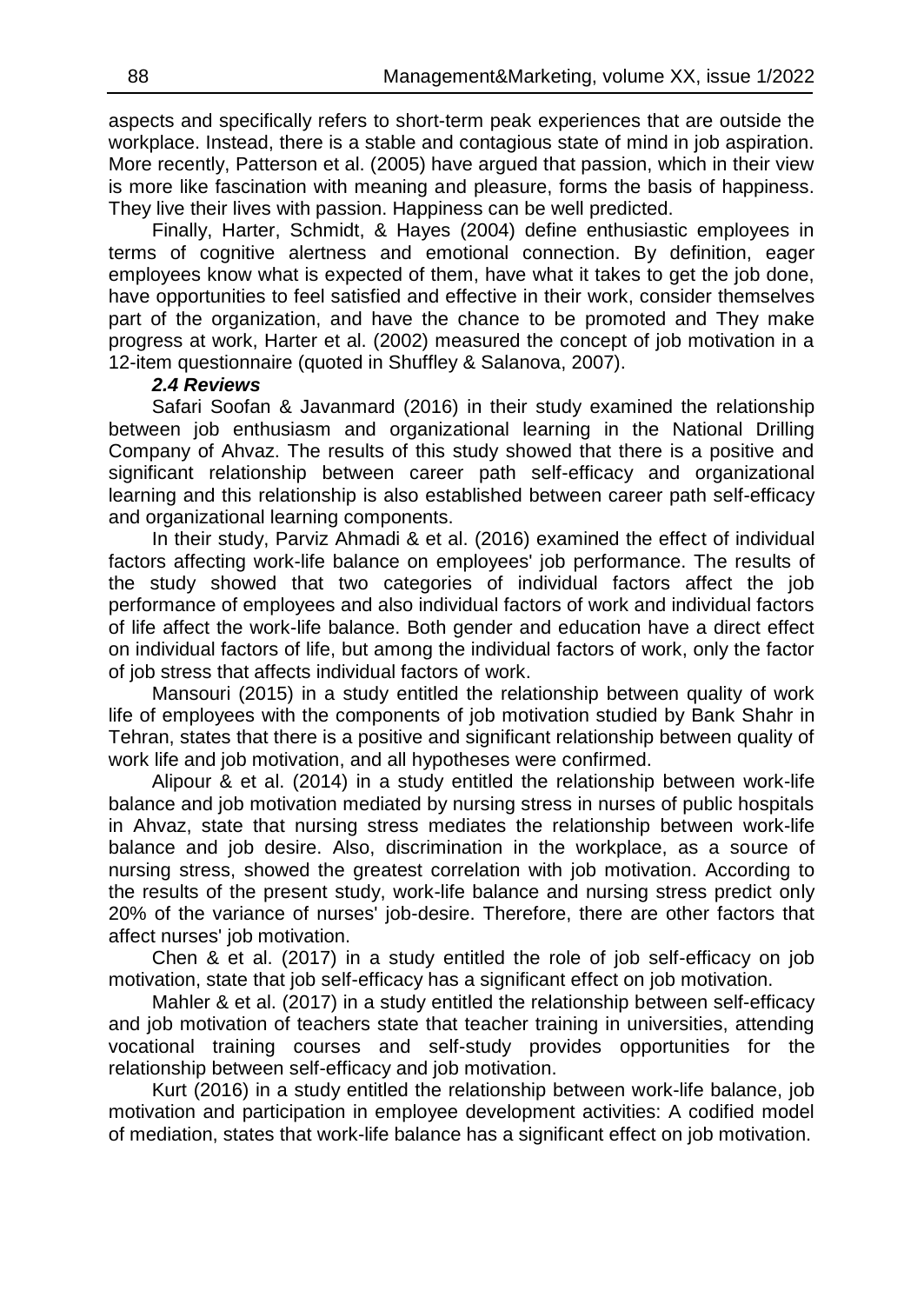Sankar & Bahatenkar (2010) in a study entitled Work-life balance, job motivation and willingness to leave, state that work-life balance has a significant effect on job desire and reduce the desire to leave service.

# **3. Research method**

The present research is applied in terms of purpose and development and in terms of nature and descriptive-survey method. Library and internet studies were used to formulate theoretical foundations. The statistical population in this study includes all employees of the National Land and Housing Organization of Tehran in 1399 with 274 people. Determination of sample size using Cochran's formula was estimated to be 160 people. And was distributed randomly among the studied sample. Data collection tools were used using the standard work-life balance questionnaires of Wong and Ko (2009), the standard Riggs and Knight job selfefficacy questionnaire (1994) and the Shuffle job motivation questionnaire (2003). These questionnaires are standard and have been approved by experts, and finally the constructive opinions of supervisors and consultants have been helpful in this field, so it has a high validity. In order to calculate the reliability of the questionnaires, Cronbach's alpha coefficient was used for each of the variables, which was 0.77 for work-life balance, 0.88 for job self-efficacy and 0.91 for job motivation. For inferential analysis of data, Smirnov-Kolmogorov test was used to normalize the data, correlation coefficient test was used to show the correlation between variables, and structural equation model with LISREL 8.8 software was used to test the hypotheses.

# **4. Findings**

# *4.1 Descriptive analysis of data*

The results obtained from descriptive statistics are given in the table 1. Given that the recognition of the demographic characteristics of the statistical sample enables the results to be generalized to similar statistical societies in the general characteristics, this section describes the demographic characteristics of the respondents based on the collected data. Given the general status of respondents in terms of gender, age, service record, and educational level, the results will be analyzed in terms of frequency, frequency percentage.

Given that knowing the demographic characteristics of the statistical sample allows the generalization of results to similar statistical communities in general characteristics, in this section to describe the demographic characteristics of respondents based on aggregate data According to the general situation of the respondents in terms of gender, age, service history and level of education in the form of frequency, frequency percentage, the relevant drawings and graphs are discussed and analyzed.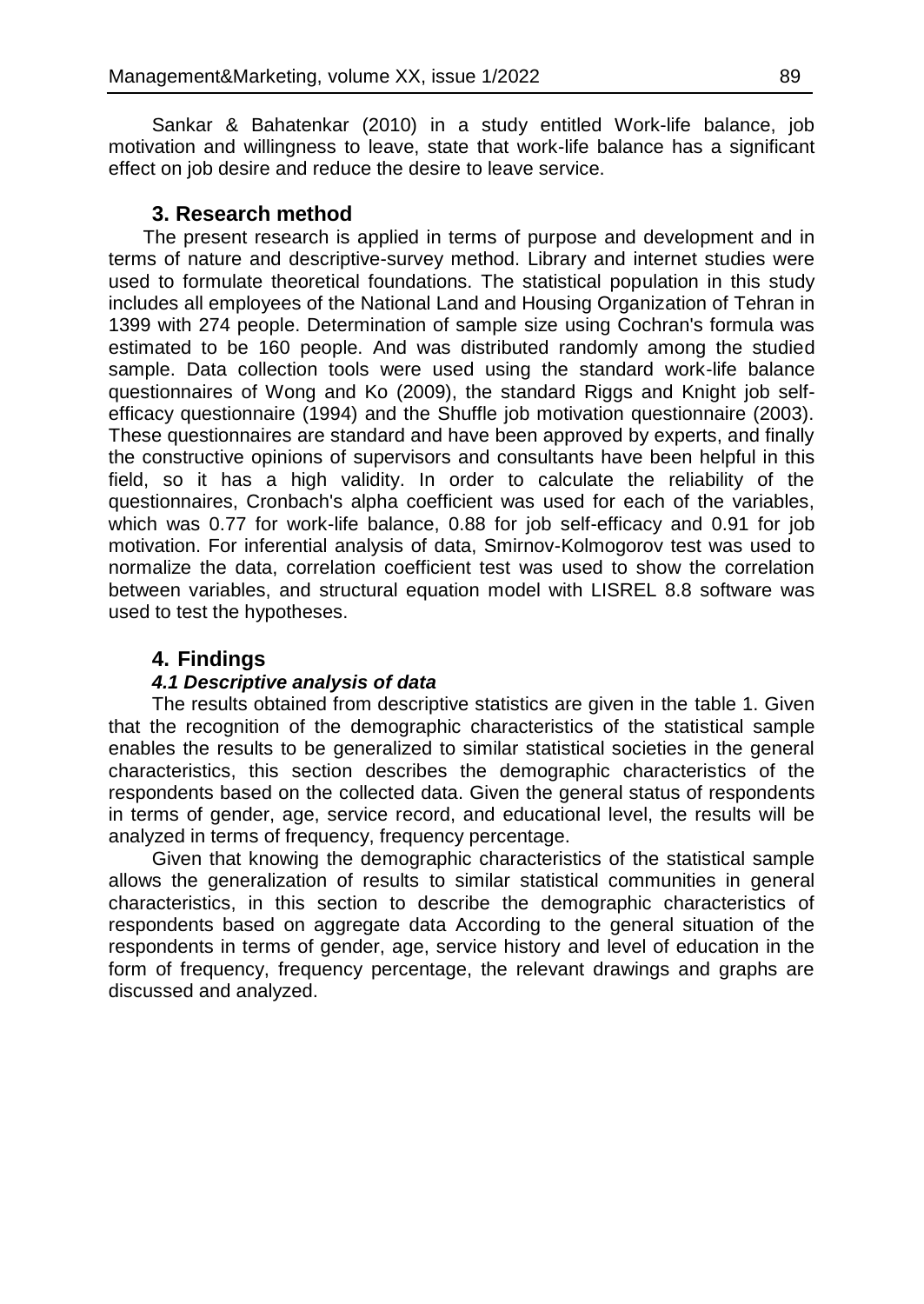| Variables       |                    | <b>Numbers</b> |            |  |
|-----------------|--------------------|----------------|------------|--|
|                 |                    | Absolut        | Percentage |  |
| Gender          | Female             | 85             | 53.1       |  |
|                 | Man                | 75             | 46.9       |  |
|                 | Total              | 160            | 100        |  |
| Age             | Less than 25 years | 3              | 1/9        |  |
|                 | 30-26 years        | 16             | 10         |  |
|                 | $31 - 40$          | 55             |            |  |
|                 | Years              |                | 34/4       |  |
|                 | 41-50              |                |            |  |
|                 | Years              | 47             | 29/4       |  |
|                 | +50 years          | 39             | 24/4       |  |
|                 | Total              | 160            | 100        |  |
| education       | Diploma            | 22             | 13/8       |  |
|                 | Associate          | 34             | 21/3       |  |
|                 | <b>Masters</b>     | 46             | 28/7       |  |
|                 | <b>Masters</b>     | 47             | 29/4       |  |
|                 | Doctorate          | 11             | 6/9        |  |
|                 | Total              | 160            | 100        |  |
|                 | 5years -           | 32             | 20         |  |
|                 | 10-5years          | 15             | 9/4        |  |
| Work Experience | 15-10years         | 23             | 14/4       |  |
|                 | 20-15years         | 57             | 35/6       |  |
|                 | 20years+           | 33             | 20/6       |  |
|                 | Total              | 160            | 100        |  |

**Table 1. Descriptive statistics**

A look at the descriptive statistics of the respondents in this study shows that out of 160 respondents, 85 (53.1%) were women and 75 (46.9%) were men. The frequency distribution of age variables showed that; According to the results, only 3 members of the 160-sample sample are less than 25 years old. Also, 16 people are between 26 and 30 years old, which is 10% of the sample size. Fifty-five members of the research team are between 31 and 40 and 47 are between 41 and 50 years old, accounting for 34.4% and 29.4% of the sample size, respectively. In addition, it was found that 39 of the sample members were over 50 years old. Also, the frequency distribution of service history variable in the sample showed that; Of the 160 people in the study, 32 have a history of less than 5 years. 15 people with 5 to 10 years of service and 23 people with 10 to 15 years of service, which constitute 9.4% and 14.4% of the sample size, respectively. Also, 57 people (35.6%) have a service history of 15 to 20 years and 33 people (20.6%) have a service history of more than 20 years. Frequency distribution of the statistical sample based on the level of education of the 160 sample of the study, 22 people have a diploma, which constitutes 13.8% of the sample size. Thirty-four people in the study have an associate's degree, which is about 21.3% of the research sample size. Also, 46 people have a bachelor's degree, which accounts for 28.7% of the sample size,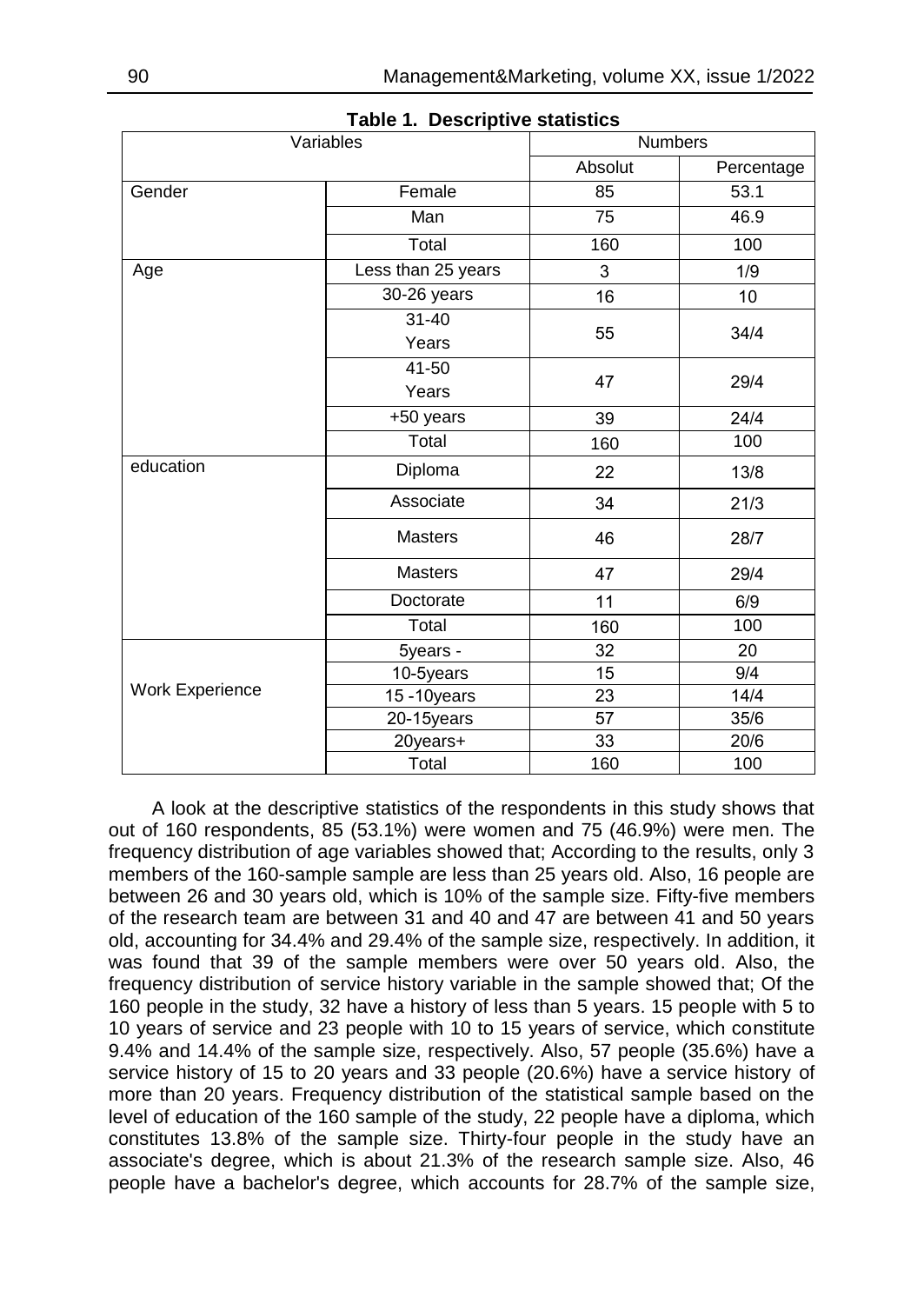and 47 people, equivalent to 29.4% of the sample size, also have a master's degree. The number of people with doctoral degrees is 11 or 6.9%.

# *4.2 Reliability of questionnaires*

| Variable          | Cronbach's alpha value | Number of questions |
|-------------------|------------------------|---------------------|
| Job engagement    | 0.77                   | 10                  |
| Self-efficacy     | 0.81                   | 20                  |
| Work-life balance | 0.85                   | 20                  |

### **Table 2. Reliability of research questionnaires**

Cronbach's alpha results above 0.70% of the values showed that the questionnaires have acceptable reliability values.

### *4.3 Normality Test of Research Variables*

Prior to entering the hypothesis testing stage, it is necessary to obtain assumptions for the normalization of the data, so that tests can be used based on whether they are normal or not. In this test, if the significance level obtained from the test run is greater than the error value, that is,  $\alpha$  = 0.05, then the assumption H<sub>1</sub> will be confirmed. Otherwise, the assumption H<sub>0</sub> will be confirmed. Table 2 shows the results of this test.

 $H<sub>0</sub>$ : The data are not normal (they are not from normal society)

 $H<sub>1</sub>$ : The data are normal (they come from normal society)

| Variable          | statistics |       |
|-------------------|------------|-------|
| Job engagement    | .235       | 0.073 |
| Self-efficacy     | .421       | 0.162 |
| Work-life balance | .439       | 0.092 |

### **Table 3. Kolmogorov-Smirnov test for research variables**

Given that the significance level for the research variables is greater than 0.05, then the assumption  $H_1$  is verified and we conclude that the data collected for the research variables are normal.

### *4.4 Correlation coefficient between research variables*

Tables 4 show the matrix of Pearson correlation coefficients between variables. Here, it should be noted that in the conclusion of such tests, in which the relationship between the two variables is examined, if the correlation coefficient between the two variables is less than 0.25, the relationship between the two variables poorly evaluated. And if the value of this coefficient is in the range of 0.26 to 0.6, this relationship is moderate, and if this coefficient is more than 0.6, it means that there is a strong relationship between the two variables.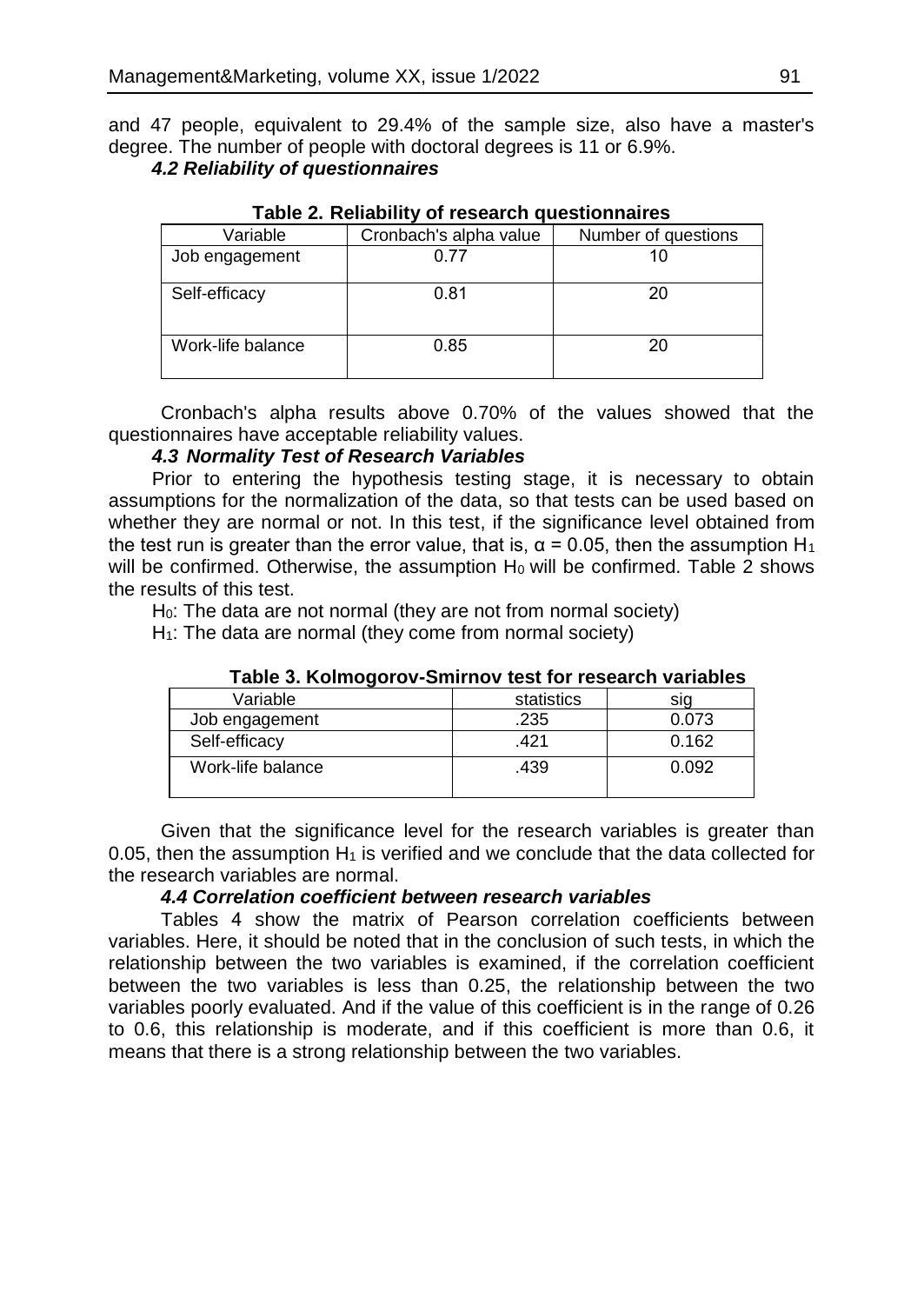| Table 4. Correlation matrix between research variables (dependent variable: |  |
|-----------------------------------------------------------------------------|--|
| job engagement behavior)                                                    |  |

| - - - - -         |                |                         |  |  |
|-------------------|----------------|-------------------------|--|--|
| variables         | Job engagement |                         |  |  |
|                   | sig            | Correlation coefficient |  |  |
| job self-efficacy | 0.000          | $0.404**$               |  |  |
| work-life balance | 0.000          | $0.539**$               |  |  |

Among all variables, there is a positive and significant relationship in 99% confidence level.

#### *4.5 Modeling Structural Equations*

To investigate the causal relationships between variables in a coherent way, many attempts have been made in the last decade. One of these methods to provide confirmatory factor analysis is structural equations, or multivariate analysis with latent variables. Structural equation modeling is a very general and powerful multivariate analysis technique of the multivariate regression family and, more precisely, the extension of the general linear model, which allows the researcher to collect a set of regression equations in a coincident test case. Structural Equation Modeling is a comprehensive statistical approach for testing hypotheses about the relationships between observed variables and latent variables, sometimes called structural analysis of covariance, causal modeling, and sometimes also called LISREL. But the prevailing term in these days is the structural equation modeling or SEM (Hooman, 2009, 11).

A complete model of structural equations consists of two components:

A) Measurement model: An element of the structural equation in which the latent variables are specified. The latent variables are visible variables that are represented by covariance between two or more indices.

B) Structural Model: An element of the structural model that shows the relationships between the latent variables.

The study and analysis of the measurement models in the early stages of the validation studies are useful because it can clarify the theoretical weaknesses and contribute to the interpretation of the research findings and has a major contribution to future studies; therefore, Modeling of structural equations involves two main stages of modeling and model testing. In developing a researcher's model, using all relevant theories, researcher uses available information to design the model, and at this stage, the model describes the causal relationships among the variables. The relationship between the variables can be a reflection of the hypotheses that inferred the causal relationships between the evident and the latent variables from the theoretical space. The next stage is the fitness test and the degree to which these theories are consistent with the experimental data that has been gathered from a given society (Daneshgar, 2011, 129).

In the study of the structural part of the model, the relations between the internal and external impulse variables (dependent and independent variables) are considered. Here, the goal is to determine whether the theoretical relationship between the variables at the stage of developing the conceptual framework considered by the researcher has been confirmed by data. In this regard, three issues are considered.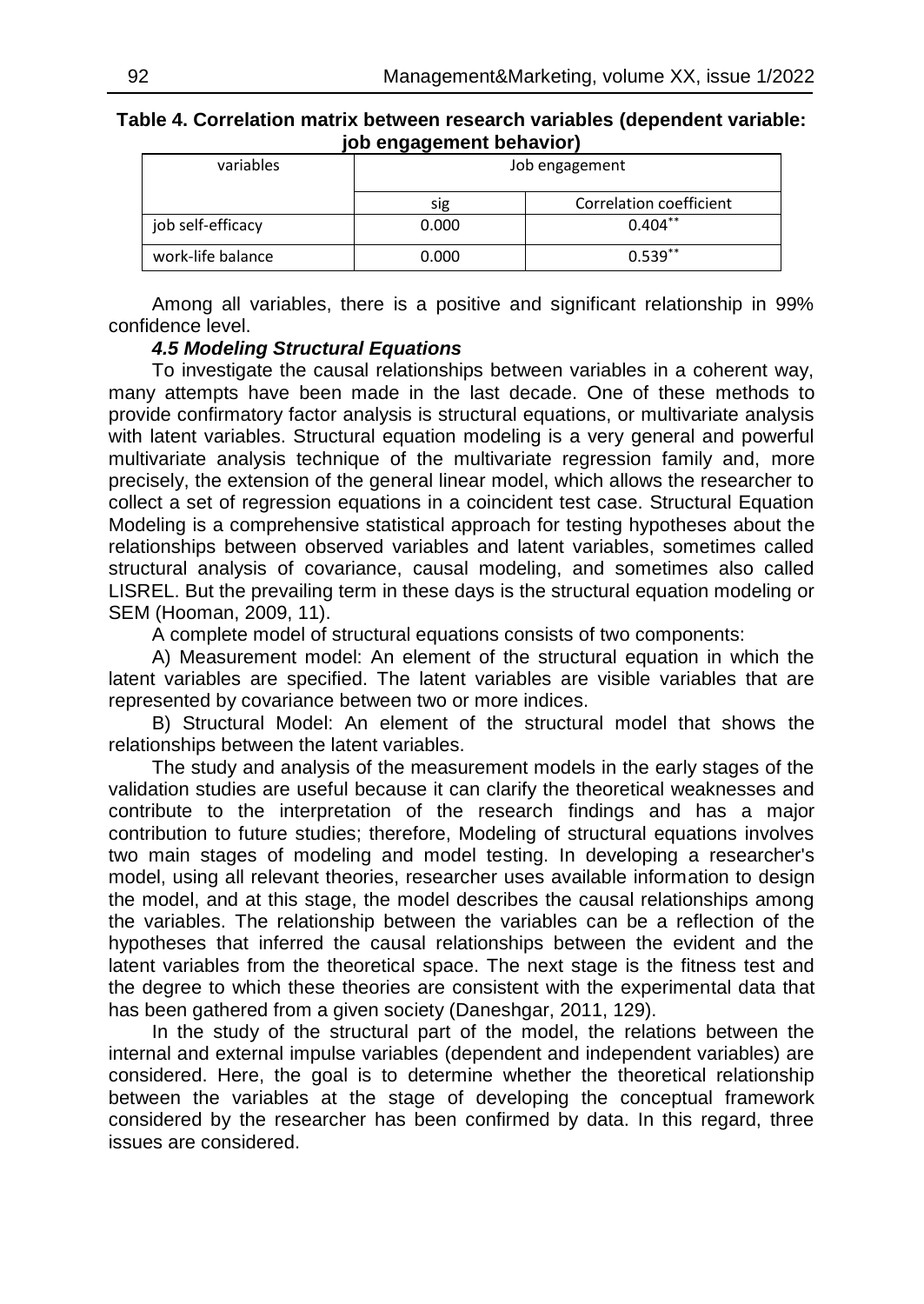The sign (positive or negative) of the parameters of the paths of connections between the latent variables indicate whether the calculated parameters confirm the direction of the hypothetical relations.

2) Estimated parameter values indicate how the predicted relationships are strong. Here, the estimated parameters should be meaningful (ie, the absolute value of t should be greater than 1.96).

3) Multiple correlation squared  $(R^2)$  for structural equations, shows the value of the variance of each internal latent variable that is explained by independent (external) latent variables. The larger the  $R<sup>2</sup>$  expresses the high-level explanation of variance (Kalantari, 2009, 140).

#### *Test the hypotheses*

1- Work-life balance has a significant effect on employees' job passion.

2- Self-efficacy has a significant effect on employees' job passion.



**Figure 2. Modeling Structural Equations for Conceptual Model of Research (Standard Estimation)**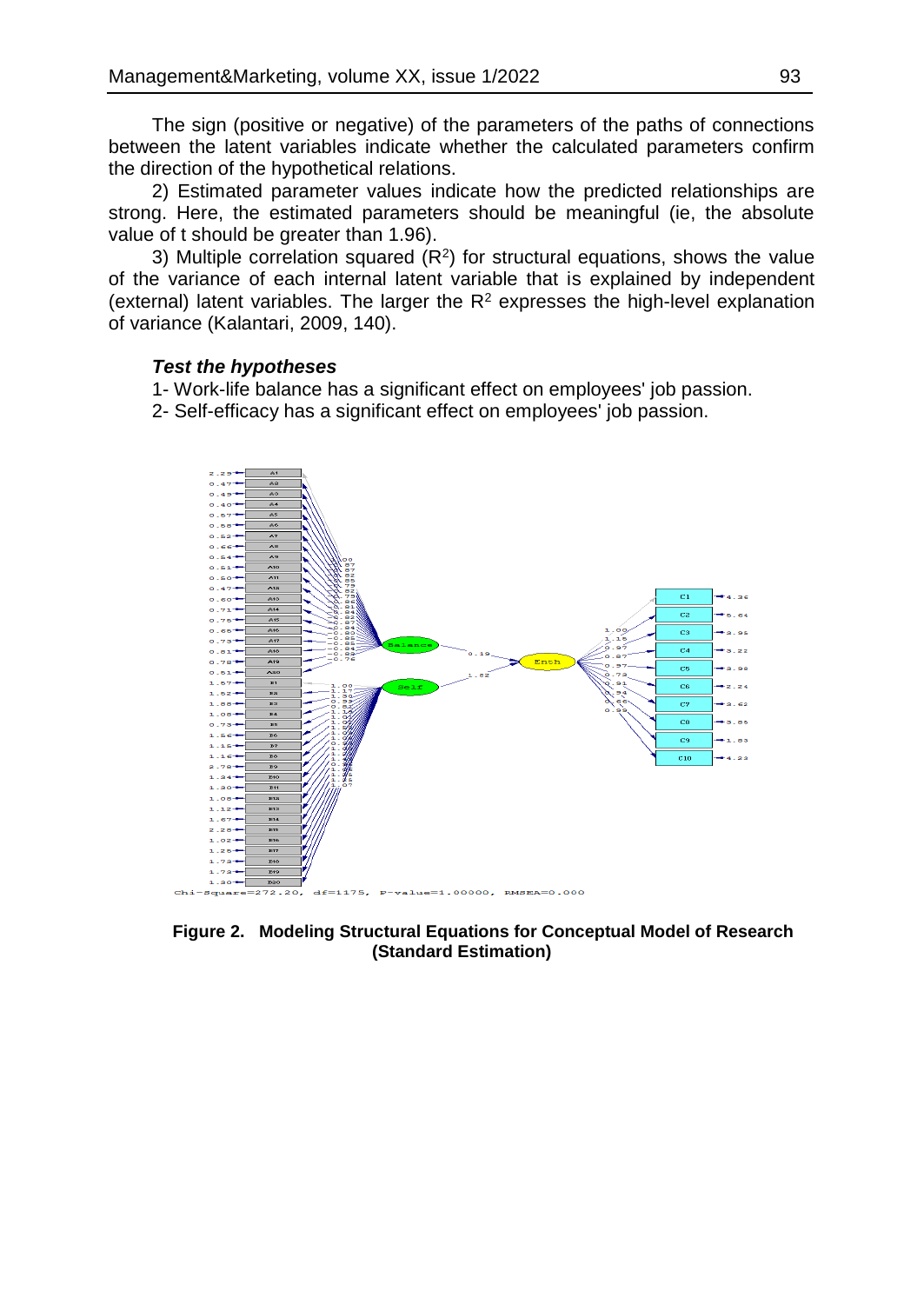

**Figure 3. Modeling the structural equations of the conceptual model of research (meaningful coefficients)**

| Table 5. fit indices of conceptual model of research |  |  |
|------------------------------------------------------|--|--|
|                                                      |  |  |

| Goodness-<br>of-fit index | IFI  | NFI  | CFI | GFI  | AGFI | <b>RMSEA</b> | <b>RMR</b> |
|---------------------------|------|------|-----|------|------|--------------|------------|
| Result                    | 1.04 | 0.98 | .00 | 0.94 | 0.93 | 0.000        | 0.25       |

### **Table 6. Path coefficients, t statistic and coefficient of determination (dependent variable: job engagement behavior)**

| <b>Predicator variable</b> | t statistics         | .<br>path coefficient<br>(β) | multiple<br>determination<br>)coefficient |
|----------------------------|----------------------|------------------------------|-------------------------------------------|
| Work-life balance          | $2.17**$             | 0.19                         | 0.88                                      |
| Self-efficacy              | $9.42$ <sup>**</sup> | 1.82                         |                                           |

Table 6 shows path coefficients, t statistic and determination coefficients.

Considering the path coefficient of 0.19 and also the t-statistic of 2.17, it can be said that the amount of characteristics related to work-life balance has a positive and significant effect on the employee's job engagement at confidence level of 99%; therefore, this hypothesis Concerned about job engagement is meaningful and validated.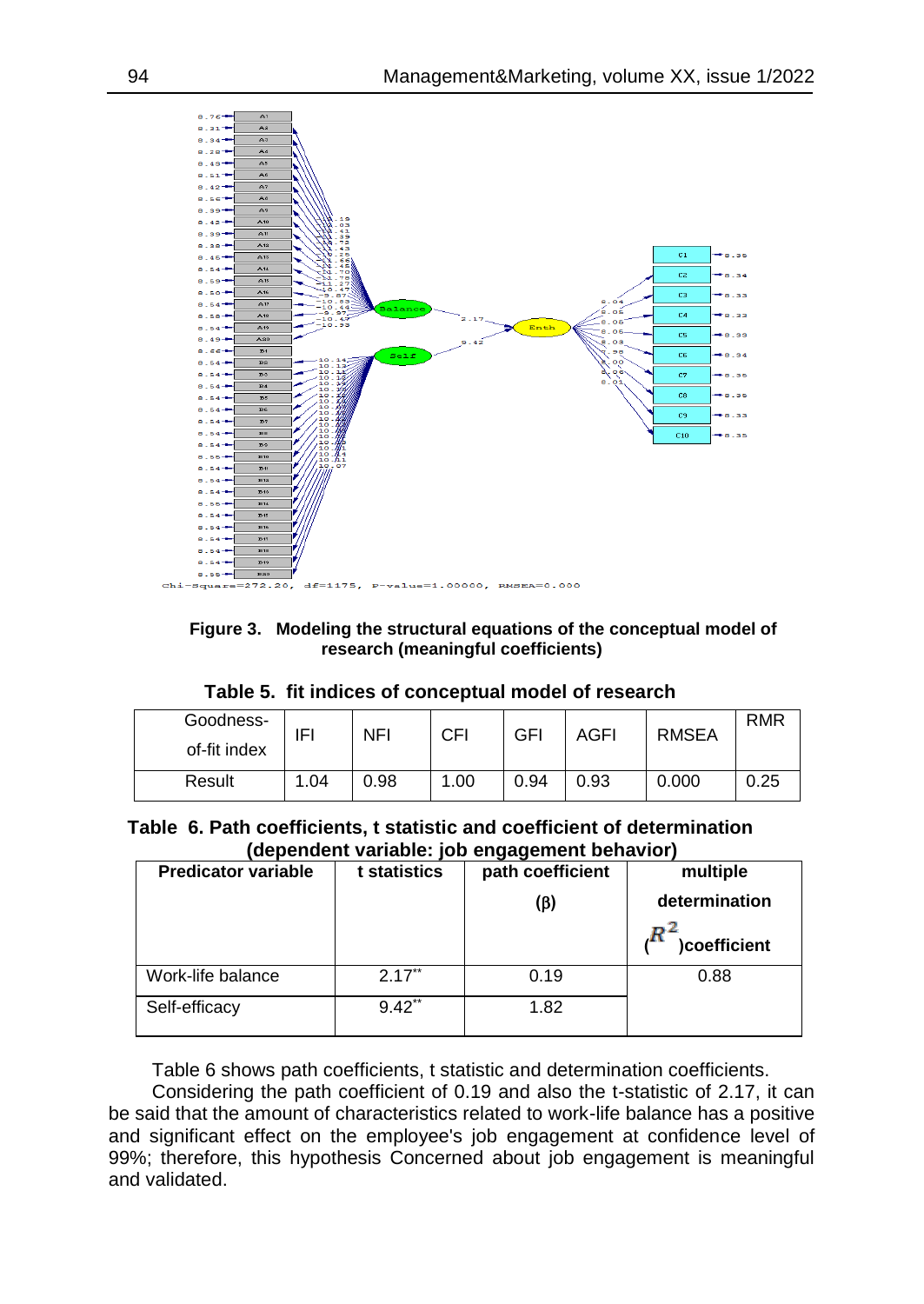According to the path coefficient of 1.82 and also the t-statistic of 9.42, selfefficacy factors have a significant and positive effect on the employee's job engagement at a 99% confidence level; therefore, this hypothesis is significant for job engagement and it is confirmed.

The value of the multiple determination coefficient (R2) is 0.88. This coefficient examines the ability to predict the dependent variable by an independent variable. Accordingly, self-efficacy and work-life balance variables predict 88 percent of employees' job engagement changes.

### **5. Discussion and conclusions**

However, any research should answer the question of what ultimately the result of this research and what has been added to our previous knowledge about the research topic? In this section, research hypotheses test results will be demonstrated, each hypothesis will be explained, and ultimately results will be compared with previous studies.

Job self-efficacy has a direct positive effect on job engagement:

Self-efficacy as a personal job resource leads to job engagement and has a positive relationship with engagement. In a study that investigated personal resources (self-efficacy, organizational self-esteem and optimism) in the job demands-resources model, Xanthopoulou, D., Bakker, A.B., Demerouti, E. & Schaufeli (2007) concluded that personal resources moderated the relationship between job resources and job engagement. In this study, it was also found that self-efficacy has a positive relationship with job engagement and its three dimensions.

The first dimension of job engagement (vigor) is a physical dimension and is characterized by an inclining tendency towards problems. Professional self-efficacy researchers, including Parvin Brown & John (2005), have suggested that individuals with high self-efficacy are more likely to be struggling and more resilient, and show better performance than those with lower self-efficacy.

It has also been shown that self-efficacy affects physical health. Self-efficacy has three important behavioral consequences, according to Bandura (1977; quoted by Betz, 2004): 1) performing the job against avoiding to do; 2) high behavioral quality in considered domain; 3) sustainability and endurance when faced with problems and negative experiences. Therefore, the relationship between selfefficacy and sustainability against problems has been proven in the literature. However, it can be expected that high self-efficacy has a positive relationship with this dimension of engagement and leads to increase this dimension of engagement.

Professional dedication is the emotional dimension of job engagement so that people who have a high score in this dimension are interested in their job and feel positive about it. Generally, it seems that there is more positive emotions about working when a person has more efficiency in his job. Self-efficacy theory assumes an independent relationship between perceived efficiency and professional expectations, among which self-efficacy beliefs play the most decisive role. Theoretically, the effect and the relationship between professional self-efficacy and tendencies make a sense, and for this reason, people tend to the area where they feel more efficient, they have their strongest desires and they expect positive outcomes.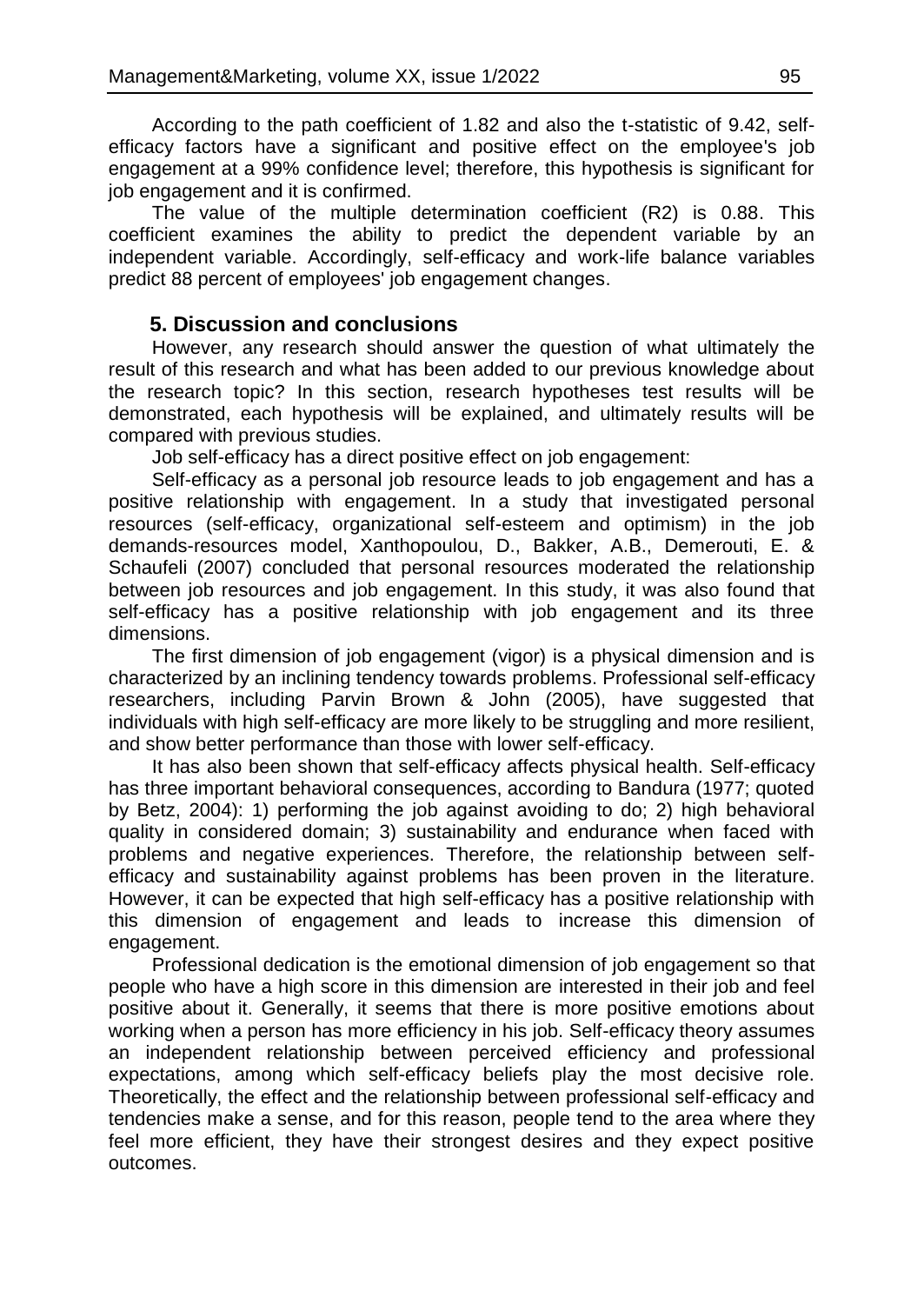Absorption is characterized by a thorough attention to work activities, so that peripheral stimuli do not affect individual focus on job. Absorption is similar to a kind of inner motivation, which is the desire to participate in an activity for its own sake. Internal motivation is related to the variables of work content such as autonomy, skill variety, task significance, task identity, and job feedback (Tigges, Tetrick, and Freud, 1992), which can be considered as job resources. Having the skill and feeling of being skilled at work has the same feeling of self-efficacy in that particular field, which has a positive relationship with inner motivation and professional absorption. The result of this hypothesis is that self-efficacy directly, positively and significantly affects the job engagement. This finding is consistent with the results of the researches like (Jamalzadeh, 1391; Rahimi et al., 2012; Alipour, Safari Nia, Sarahi foroshani, Aqha alikhani, Akhundi, 2013; Dianti Nasab, 2013; Shahbazi, 2013; Hashemi Sheikh Shabani et al., 2013; Moghimi Mofrad, 2015 and Lutans et al., 2005; Avi et al., 2008; Hosting, 2010; Luke, 2011; Herbert, 2011). According to the above findings, it can be said that employees who fit themselves into specific situations and believe in their abilities in their organization and can thus provide information for their colleagues, these people have a good sense of job engagement in their careers

The work-life balance parameter has an effect on the relationship between job self-efficacy and job engagement.

The second hypothesis of the research concludes that the work-life balance parameter has effect on the relationship between job self-efficacy and job engagement.

As already mentioned, related studies in this area are very limited. Alipour et al. (2015) studied the relationship between work life balance and job engagement (absorption, vigor, and dedication) considering stress as the mediator parameter on nurses' life. The results of mentioned study are in agreement with the results of the present study. According to the results of this study, there is a suitable fit between work-life balance and job engagement parameters.

Therefore, it is recommended that organizational managers pay attention to the balance of work and life of employees, because these characteristics can have a significant positive or negative impact on employees' engagement. Of course, it should be noted that reaching the balance point is relative and that the person's understanding of this balance is important. Achieving this balance not only requires the attention of the employer, but the employee itself must also be active. As the literature and research findings show, work-life balance is multi-dimensional. There are some barriers related to work which affect employee's life that needs to be addressed by the employer and another part of the barriers relates to life that affect persons' job which requires to be addressed by employee himself.

As the literature and research results showed, work-life balance is multidimensional. Part of it refers to the barriers to work in life that the employer should pay attention to, and the other part relates to the barriers to life in work that require the employee's own effort.

Considering the direct effect of self-efficacy on employees' job motivation, it is suggested that the managers of the National Land and Housing Organization of Tehran, using self-efficacy indicators, provide a roadmap for improving self-efficacy indicators among their employees. In this way, leaders strengthen the beliefs of individual and collective self-efficacy of employees by creating an appropriate environment and improve the components of job motivation in their employees by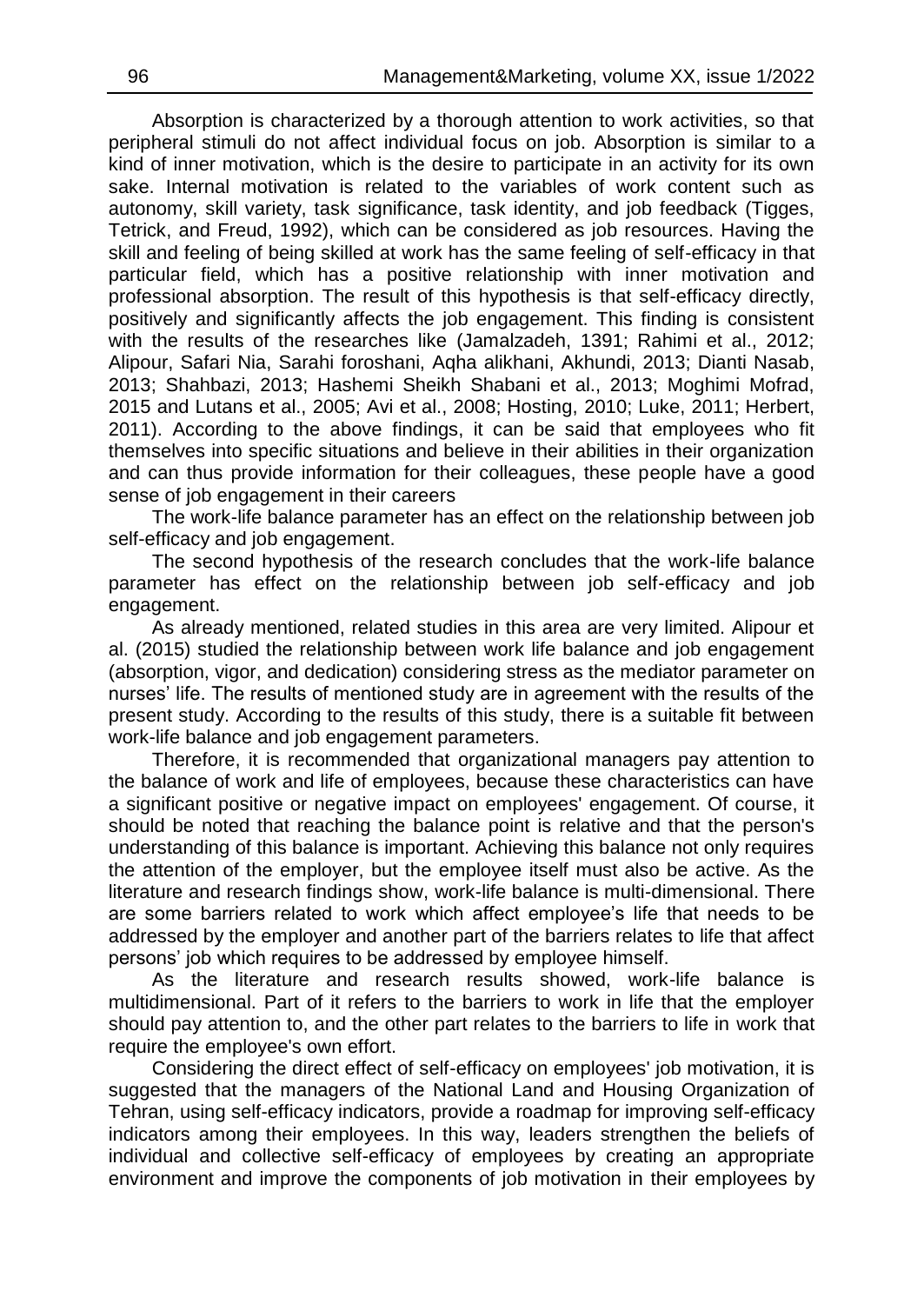responding appropriately to the expectations of their individual and collective consequences.

Considering the positive effect of the work-life balance parameter on the job motivation of the employees of the National Land and Housing Organization of Tehran, it is suggested that the managers of the organization increase the job motivation among their employees by improving the components related to the work-life balance. Adequate leisure time, loyalty to work, support for the managers of the organization for work-life balance, flexibility in work plan, life orientation, job and career maintenance and voluntary reduction of working hours to meet personal needs are components that improve each of them. Increases job enthusiasm among employees.

The present study was conducted among the employees of the National Land and Housing Organization of Tehran, so the results can be generalized to this statistical population. And in extending it to other statistical communities, care must be taken. According to the results of the object and the limitations expressed, suggestions for future researchers are presented in this study.

In the model used in this study, the effect of job self-efficacy on job motivation with emphasis on work-life balance as a moderating factor has been tested, while this relationship may be influenced by other factors that have not been studied in this study. Therefore, it is suggested that other components such as burnout, job satisfaction and job conflict be examined in future research. The present research has been conducted among the employees of the National Housing and Urban Development Organization of Tehran. Therefore, it is suggested that such research be conducted among the employees of this organization in other cities (or other organizations in Tehran). In this research, a questionnaire has been used. In future researches, other methods such as mixed quantitative and qualitative research method or qualitative method can be used.

# **REFERENCES**

- Abedi, M. (2011), "Study of the relationship between work-life balance with organizational commitment of North Khorasan Road and Transportation Department staff", Master Thesis, Faculty of Management, University of Tehran, Tehran.
- Ahmadi, P, Azar, A, Ghavidel, M. (2016), The effect of individual factors affecting work-life balance on employees' job performance (case study, Rasht Welfare Bank), The Third International Conference on Applied Research in Management and Accounting.
- Alipour Birgani., S, Zaghibi Qanad, S, Zaheri, L. (2014), Relationship between work-life balance and job motivation mediated by nursing stress in nurses of public hospitals in Ahvaz, First National Congress of Family Psychology A step in drawing the desired family model, Ahvaz, Iranian Society of Family Psychology, Shahid Chamran University of Ahvaz.
- Allen, T.D, Herst, D.E, Bruck, C.S & Sutton, M. (2000), Consequences associated with work–to–family conflict: A review and agenda for future research. *Journal of Occupational Health Psychology, 5*(2), 278– 308. [https://doi.org/10.1037/1076-8998.5.2.278](https://psycnet.apa.org/doi/10.1037/1076-8998.5.2.278)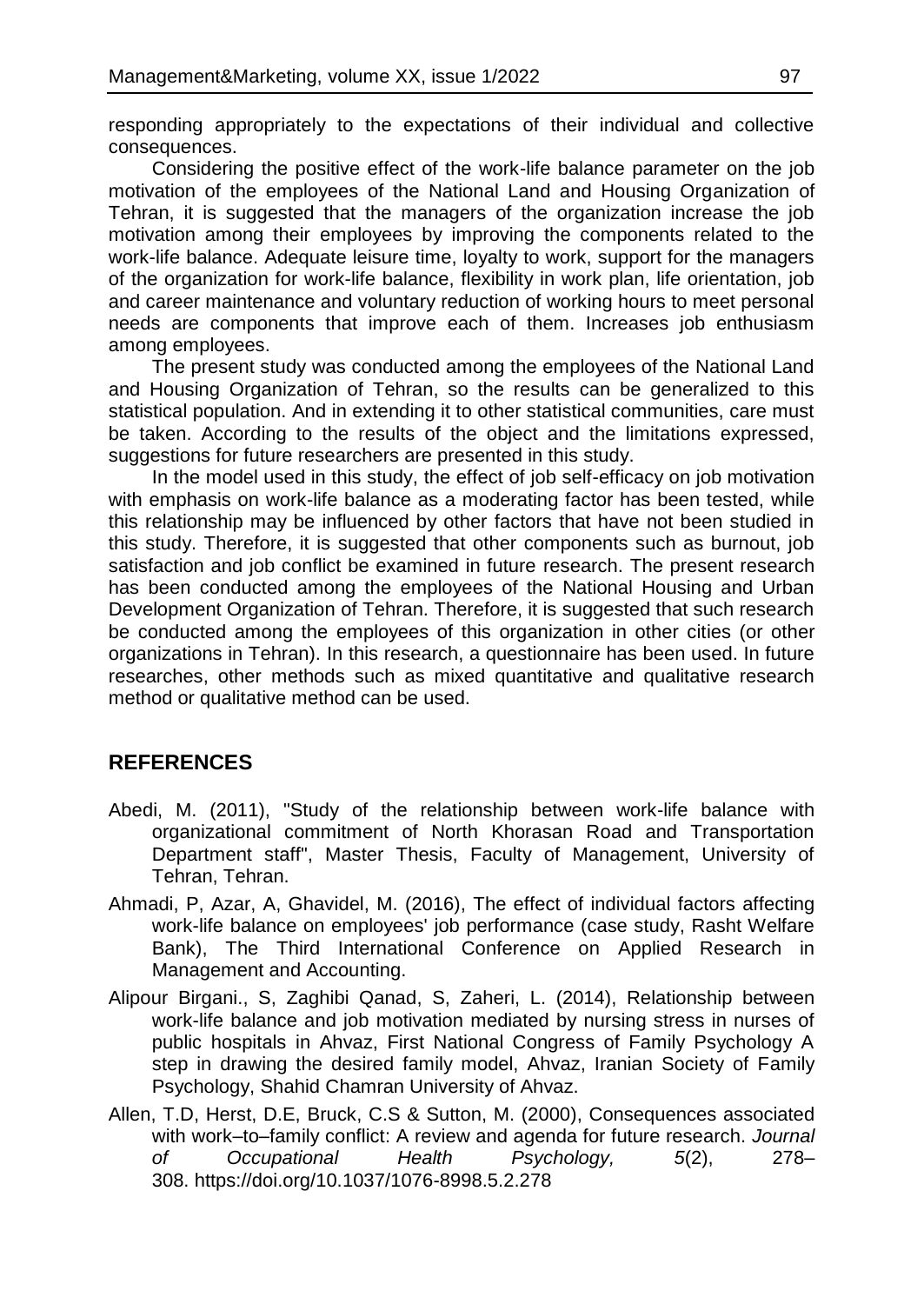- Asadi, A. Fayyazi, M. & Hassangholipour, Yasori, T. (2015), "Organizational factors affecting the balance of work and life of employees of a vehicle parts manufacturing company", Faculty of Management, University of Tehran, Volume 6, Number 2. P. 226-209.
- Babaian, A, Mohammadi, M, A. Alizadeh, H, & Karami, Z. (2012), "The effect of family work balance and job stress on burnout of NAJA police officers", Social Order Quarterly, Fourth Year, No. 4.
- Bandura, A. (1997), *Self-efficacy: the exercise of control*. New York: W. H.Freeman.
- Caprara, G. V., Barbaranelli, C., Steca, P., & Malone, P. S, (2006), Teachers' selfefficacy beliefs as determinants of job satisfaction and students' academic achievement: A study at the school level. *Journal of School Psychology*, 44(6), 473-490. <https://doi.org/10.1016/j.jsp.2006.09.001>
- Carlson., D. (1999), Personality and role variables as predictors of three forms of Work-Family conflict, *Journal of Vocational Behavior*, 55(2), 236-253. <https://doi.org/10.1006/jvbe.1999.1680>
- Chan, X.W., Thomas, K, Paula, B. (2017), Michael O'Driscoll, Oi-Ling Siu, Carolyn Timms, Self-efficacy and work engagement: test of a chain model, *International Journal of Manpower*, Vol. 38 No. 6, pp. 819-834. <https://doi.org/10.1108/IJM-11-2015-0189>
- Cross., R, Gray., P. Gerbasi., A. &. Assimakopoulos. ,D. (2012), Building engagement from the ground up: How top organizations leverage networks to drive employee engagement, Organizational Dynamics, 41, 202-211. <https://doi.org/10.1016/j.orgdyn.2012.03.004>
- De Kort, M. (2016), The relationship between work-life balance, work engagement and participation in employee development activities: A moderated mediation model, Human Resource Studies Faculty of Social and Behavioral Science, Tilburg University.
- Duxbury, L. & Higgins, C. (2001), Work- Life Balance in the new Millermium: Where are we? Where do we need to go? Ottawa: Canadian Policy Research Networks.
- Duxbury, LE, Higgins, CA, (1991), "Gender differences in work-family conflict", *Journal of Applied Psychology, 76*(1), 60–74. [https://doi.org/10.1037/0021-](https://doi.org/10.1037/0021-9010.76.1.60) [9010.76.1.60](https://doi.org/10.1037/0021-9010.76.1.60)
- Gruman, J, A. & Saks, A, M. (2011), Performance management and employee engagement", *Human Resource Management Review*, 21(2), 123-136. <https://doi.org/10.1016/j.hrmr.2010.09.004>
- Gurney, S. (2010), Gender Work-Life Balance and health amongst women and men in administrative manual and technical jobs in a single organization: A qualitative study. Thesis submitted for the degree of Doctor of philosophy at the University of Glasgo,
- Gutek, B., Sabrina, S, Lillian, K. (1991), Rational versus Gender Role Explanations for Work-Family Conflict, *Journal of Applied Psychology*, 76(4), pp. 560-568.
- Gutierre, A, M. (2014), A dissertation submitted to the faculty of the California School of Professional Psychology the California School of Professional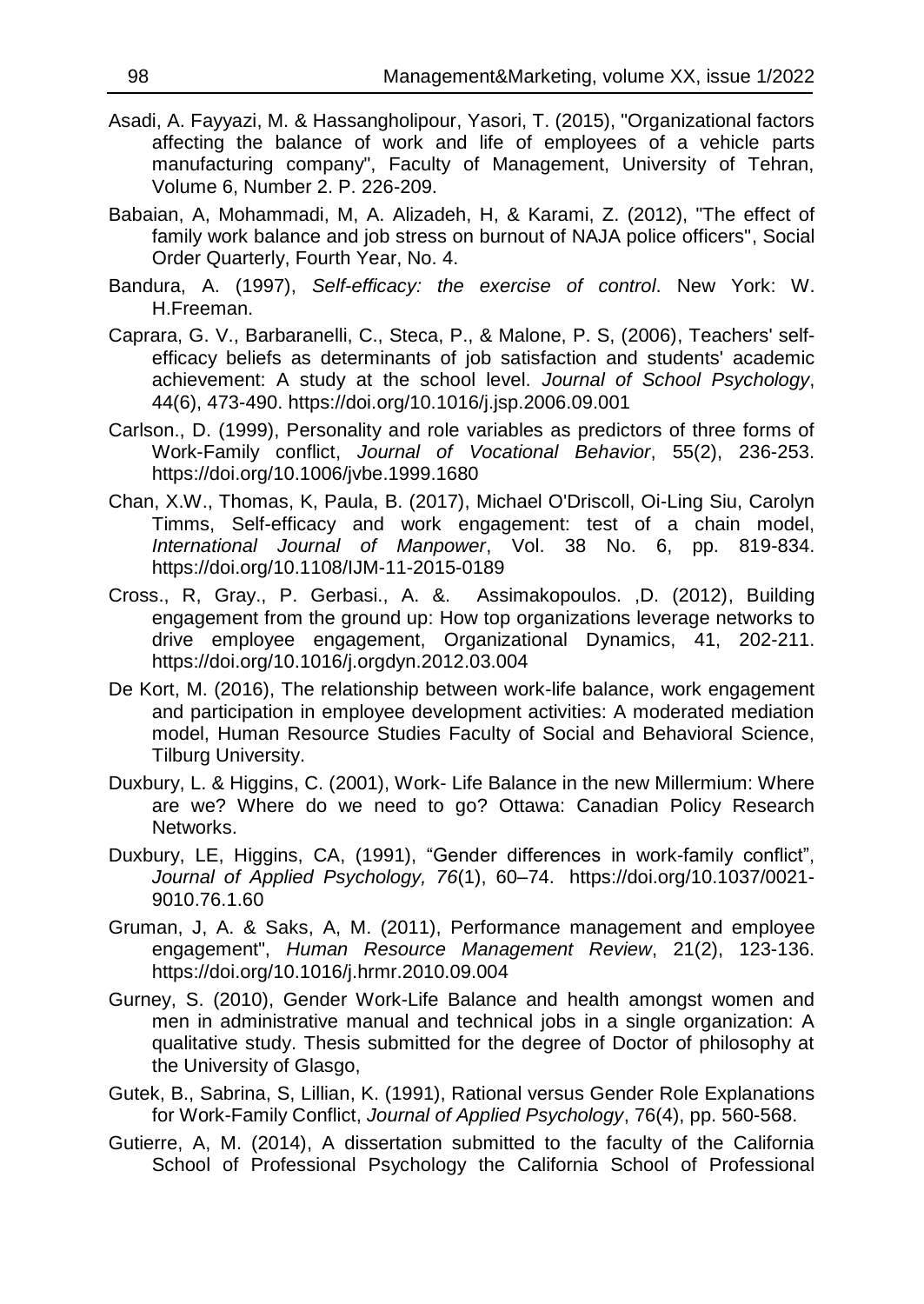Psychology in partial fulfillment of the requirements for the degree of Doctor of Philosophy in Industrial-Organizational Psychology at Alliant International University.

- Hye, Kyoung, Kim. (2014), "Work-Life Balance and employees Performance": The mediating role of affective commitment, *Global Business & Management Research: An International Journal*, vol. 6, no. 1, pp.37-51.
- Jacobs, J., & Gerson, K. (1998), Who are the overworked Americans?, *Review of social Economy*, 56, 442-459. <https://doi.org/10.1080/00346769800000044>
- Jacobs, J., & Gerson, K. (2004), *The time divide: Work, family and gender inequality*. Cambridge, M A: Harvard University Press.
- Jafari Nia, Sh. & Ghasemi, A. (2012), The balance between work and life of advanced human resources, *Tadbir Magazine*, no. 235, pp. 42-36
- Khakpour, A, Yemeni, M, & Pardakhtchi, M, H. (2008), The Relationship between the Characteristics of the Five-Factor Personality Pattern with Two Dimensions of Underlying and Duty Job Performance of Middle School Principals, *Quarterly Journal of Applied Psychology*, vol. 2(2-3), 579 – 564.
- Konrad, A. M., & Mangel, R. (2000), The impact of work-life programs on firm productivity. *Strategic Management Journal*, 21(12), 1225–1237. [https://doi.org/10.1002/1097-0266\(200012\)21:12<1225::AID-SMJ135>3.0.CO;2-3](https://doi.org/10.1002/1097-0266(200012)21:12%3c1225::AID-SMJ135%3e3.0.CO;2-3)
- Korabik, K,.S., Leroy, D., L., Whitehead, D. (2008), "Work-Family Balance", Translators: Fariba Salimi, Fereshteh Vahdani, Maryam Fatehizadeh, Danjeh Publishing, Tehran, Book Translation Date (2014).
- Lapierre, L.M., Spector, P.E., Allen, T., Poelmans, S., Cooper, C.L., O'Driscoll, M.P., Sanchez, J.I., Brough, P., Kinnunen, U., 2008. Family-supportive organization perceptions, multiple dimensions of work-family conflict, and employee satisfaction: a test of model across five samples. *Journal of Vocational Behavior*, 1–15. <https://doi.org/10.1016/j.jvb.2008.02.001>
- Madsen, S. (2001), The effect of home-based teleworking on work and family conflict, Proquest Dissertations and theses 16-27.
- Mahler, D, Großschedl, J, Harms, U. (2017), Opportunities to Learn for Teachers' Self-Efficacy and Enthusiasm, Education Research International.
- Mansoori, R. (1394), The relationship between employees' quality of work life and job motivation components studied by Bank Shahr in Tehran. Payame Noor University of Tehran Province. Faculty of Management and Economics.
- Markos, S. and M.S. Sridevi (2010), Employee Engagement: The Key to Improving Performance, *International Journal of Business and Management*, vol. 5, no. 12, pp. 89-95.
- Maxwell, G, A. (2005), Checks and balance: The role of managers in work-life balance policies and practices, *Journal of Retailing and Consumer Services*, 12, 179-189. <https://doi.org/10.1016/j.jretconser.2004.06.002>
- Mirhaydiri, A. (2013), The relationship between organizational learning, general self-efficacy and career path with the job engagement of managers in Isfahan Steel Company. Ph.D. Paper, University of Isfahan.
- Naami, A, Piriaei, S. (2011), "The relationship between the dimensions of selfdetermination job motivation and job motivation in employees of Isfahan Steel